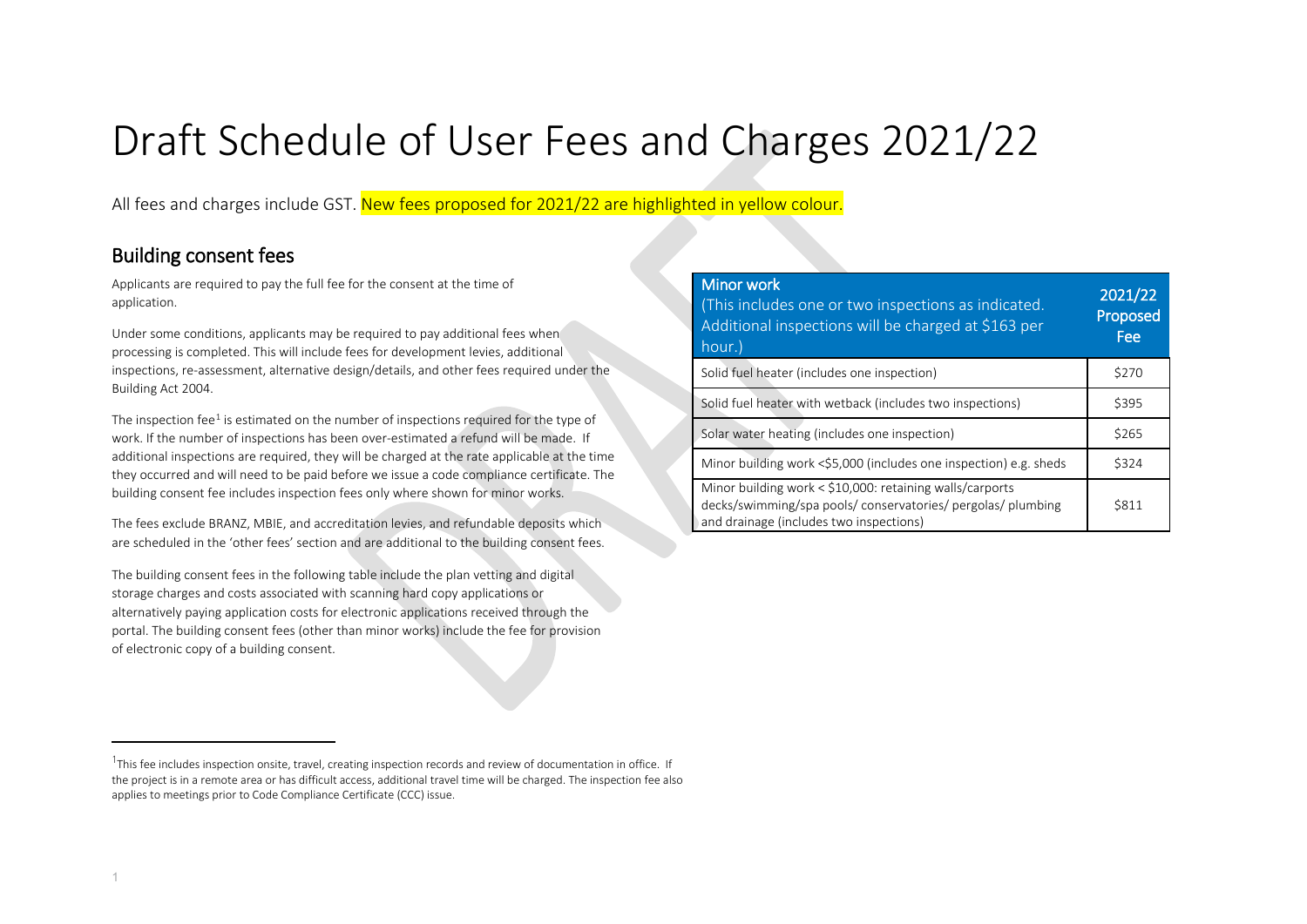# Building consent fees (continued)

| Processing of residential building consents               | 2021/22<br>Proposed<br>Fee |                                                                                   |
|-----------------------------------------------------------|----------------------------|-----------------------------------------------------------------------------------|
| Residential new building/alterations: \$10,001-\$20,000   | \$784                      |                                                                                   |
| Residential new building/alterations: \$20,001-\$50,000   | \$1,107                    |                                                                                   |
| Residential new building/alterations: \$50,001-\$100,000  | \$1,427                    |                                                                                   |
| Residential new building/alterations: \$100,001-\$250,000 | \$1,751                    |                                                                                   |
| Residential new building/alterations: \$250,001-\$500,000 | \$2,075                    |                                                                                   |
| Residential new building/alterations: \$500,001 upwards   | \$2,075                    | plus \$163<br>for each<br>\$100,000<br>(or part<br>thereof)<br>above<br>\$500,000 |

| Processing of commercial/industrial consents                                   | 2021/22<br>Proposed<br>Fee |                                                                                   |
|--------------------------------------------------------------------------------|----------------------------|-----------------------------------------------------------------------------------|
| Commercial/offices/retail buildings: <\$20,000                                 | \$1,272                    |                                                                                   |
| Commercial/offices/retail buildings: \$20,001-\$50,000                         | \$2,075                    |                                                                                   |
| Commercial/offices/retail buildings: \$50,001-\$100,000                        | \$2,886                    |                                                                                   |
| Commercial/offices/retail buildings: \$100,001-\$250,000                       | \$3,372                    |                                                                                   |
| Commercial/offices/retail buildings: \$250,001-\$500,000                       | \$3,854                    |                                                                                   |
| Commercial/offices/retail buildings: \$500,001-\$1,000,000                     | \$4,502                    |                                                                                   |
| Commercial/offices/retail buildings: >\$1,000,001                              | \$4,502                    | plus \$208 per<br>additional<br>\$100,000 value                                   |
| Inspection fees <sup>1</sup>                                                   | 2021/22<br>Proposed<br>Fee |                                                                                   |
| Standard inspection fee                                                        | \$163                      | per inspection                                                                    |
| Final inspection fee (includes officer time completing the<br>records for CCC) | \$163                      | (includes first<br>hour) plus<br>additional hours<br>charged at \$163<br>per hour |

<sup>1</sup>As noted on previous page, this fee includes inspection onsite, travel, creating inspection records and review of documentation in office. If the project is in a remote area or has difficult access, additional travel time will be charged at the additional hours charge rate. The inspection fee also applies to meetings prior to Code Compliance Certificate (CCC) issue.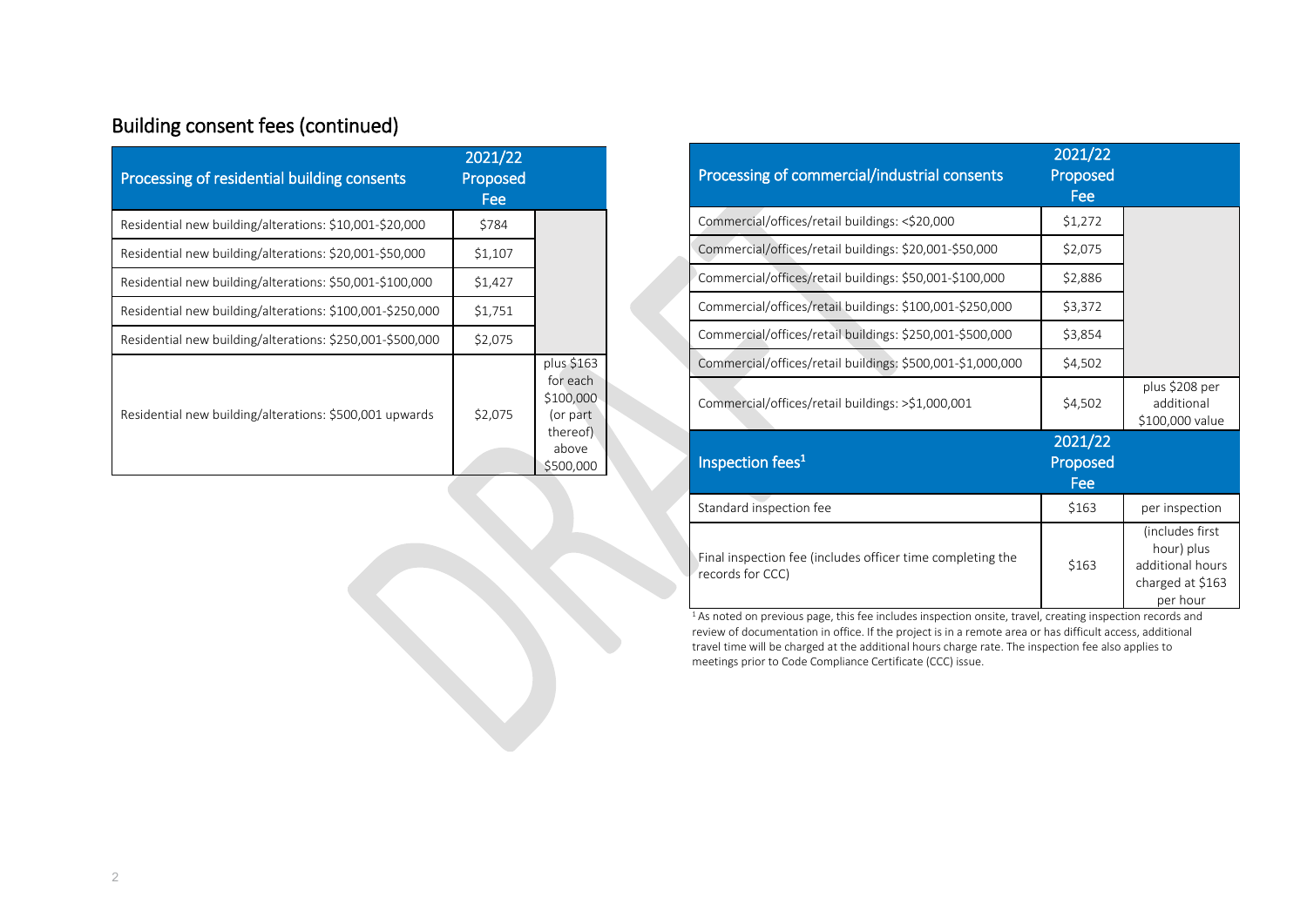#### Project information memorandum (PIM) fees

Applicants are required to pay the full fee for the PIM at the time of application.

| <b>Residential new dwellings</b>                                        | 2021/22<br><b>Proposed Fee</b> |
|-------------------------------------------------------------------------|--------------------------------|
| PIM – Simple Residential (fee simple title)                             | \$465                          |
| PIM – Multi-residential and commercial (cross lease and unit<br>titled) | \$812                          |

#### Multi-proof consent fees

Applicants are required to pay the full fee for the consent at the time of application.

Under some conditions you may be required to pay additional fees when processing is completed. This will include fees for development levies, additional inspections and other fees required under the Building Act 2004.

If the number of inspections has been over-estimated, a refund will be made.

The multi-proof consent fees below include a digital storage charge of \$49.

The fees exclude BRANZ, MBIE levies (these are not set by the Council) and refundable deposits.

| Multi-proof consents                                      | 2021/22<br>Proposed Fee |                                                                                                  |
|-----------------------------------------------------------|-------------------------|--------------------------------------------------------------------------------------------------|
| Multi-proof consent (includes three hours'<br>processing) | \$778                   | (including three<br>hours' processing),<br>plus additional<br>hours charged at<br>\$163 per hour |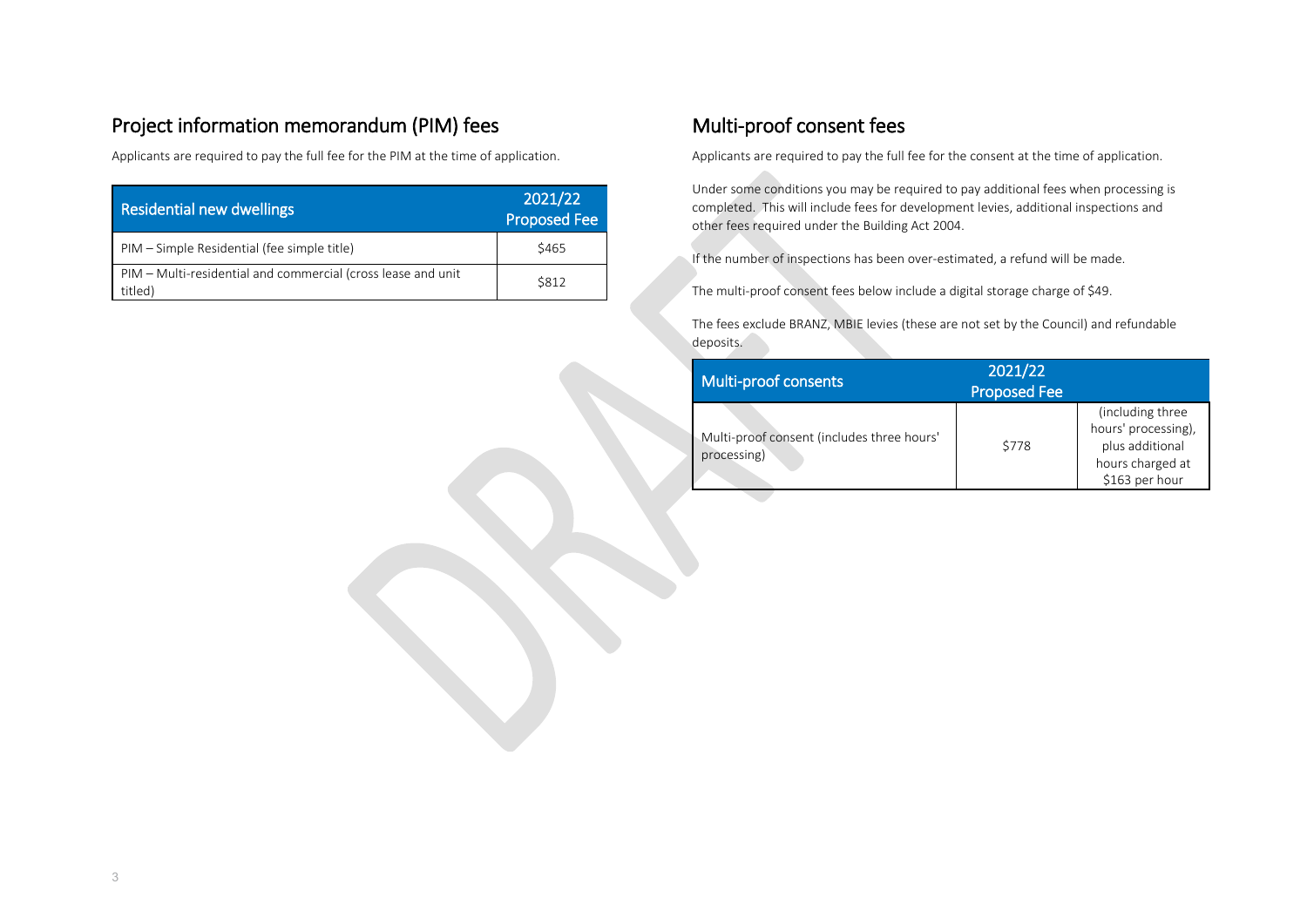# Building consent fees – other charges

BRANZ and MBIE levies are not set by the Council.

| <b>Levies</b>                                                                                           | 2021/22<br>Proposed<br>Fee |                                                     |
|---------------------------------------------------------------------------------------------------------|----------------------------|-----------------------------------------------------|
| BRANZ levy per \$1,000 or part (of project value<br>over \$20,000)                                      | \$1                        |                                                     |
| MBIE levy per \$1,000 or part (of project value<br>over \$20,444)                                       | \$1.80                     |                                                     |
| Accreditation levy per \$1,000 of project value<br>over \$20,000                                        | \$1                        |                                                     |
| For staged projects, the levies are to be assessed on the total project value                           |                            |                                                     |
| <b>Other charges</b>                                                                                    | 2021/22<br>Proposed<br>Fee |                                                     |
| Plan vetting per hour (half hour charge included<br>in building consent fees)                           | \$163                      |                                                     |
| Registration of Section 72 certificate<br>(includes registration at Land Information New<br>Zealand).   | \$151                      | plus disbursements.<br>at \$285 per<br>registration |
| Administration staff                                                                                    | \$108                      | per hour                                            |
| Administration fee on refunds (applicable if<br>building consent application cancelled by<br>applicant) | \$91                       |                                                     |

| <b>Other charges</b>                                                                                                     | 2021/22<br>Proposed<br>Fee |                                                                                                              |
|--------------------------------------------------------------------------------------------------------------------------|----------------------------|--------------------------------------------------------------------------------------------------------------|
| Registration of Section 77(1) certificate<br>(includes registration at Land Information New<br>Zealand).                 | \$237                      | plus disbursements.<br>at \$292 per<br>registration                                                          |
| Digital storage charge (included in consent<br>fees)                                                                     | \$49                       | per application                                                                                              |
| Amendment to building consent application                                                                                | \$249                      | lodgement fee<br>(includes half-hour<br>assessment) plus \$163<br>per hour over and<br>above first half-hour |
| Application for discretionary exemption<br>(Schedule 1, Part 1, Section 2, Building Act<br>2004)                         | \$249                      | lodgement fee<br>(includes half-hour<br>assessment) plus \$163<br>per hour over and<br>above first half-hour |
| Warrant of fitness audit inspections                                                                                     | \$163                      | per hour                                                                                                     |
| Inspection fees associated with a notice to fix                                                                          | \$163                      | per hour                                                                                                     |
| Engineering technical assessment/peer review                                                                             | Cost plus<br>10%           |                                                                                                              |
| New/amended compliance schedule (part of a<br>building consent or initiated by an<br>Independently qualified person IQP) | \$151                      |                                                                                                              |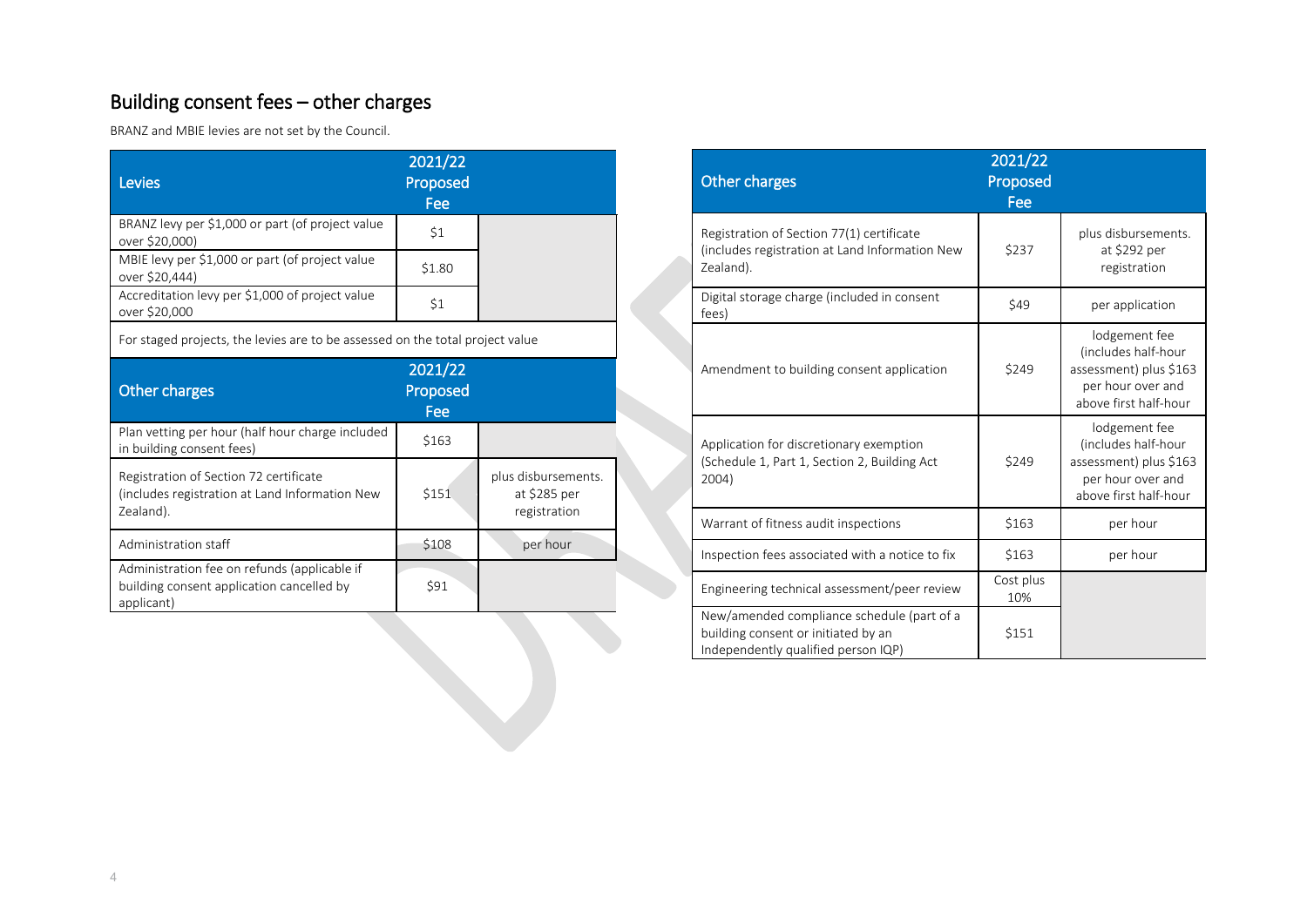# Building consent fees – other charges (continued)

| <b>Other charges</b>                                                                                              | 2021/22<br>Proposed<br>Fee |                                                        |
|-------------------------------------------------------------------------------------------------------------------|----------------------------|--------------------------------------------------------|
| Application for code compliance certificate                                                                       | \$82                       |                                                        |
| Certificate of public use                                                                                         | \$340                      |                                                        |
| Application for certificate of acceptance                                                                         | \$340                      | plus building consent<br>fees applicable to<br>project |
| The building consent fee does not include the cost of any structural engineer<br>assessment which may be required |                            |                                                        |
| Land information memorandum (LIM)                                                                                 | \$335                      | payable on<br>application                              |
| Land information memorandum (LIM)                                                                                 | \$163                      | per hour                                               |
| Land information memorandum (LIM) with<br>building plans                                                          | \$353                      | payable on<br>application                              |
| Record of title                                                                                                   | \$37                       | payable on<br>application                              |
| Reassessment fee (amended plans/further<br>information received)                                                  | \$163                      | per hour                                               |
| Alternative design/details applications                                                                           | \$163                      | per hour                                               |
|                                                                                                                   |                            |                                                        |
| Environmental health/plan vetting                                                                                 | \$163                      | per hour.                                              |
| GoCouncil building consent online application<br>fee                                                              | \$51.75                    | per application                                        |

|                                                                                                                                                                                                                                                                                                                                                                                                                                                                             | <b>Other charges</b>                                                                                                                                                                                                                                                                                                                                                                                                                                          | Proposed<br>Fee |                       |
|-----------------------------------------------------------------------------------------------------------------------------------------------------------------------------------------------------------------------------------------------------------------------------------------------------------------------------------------------------------------------------------------------------------------------------------------------------------------------------|---------------------------------------------------------------------------------------------------------------------------------------------------------------------------------------------------------------------------------------------------------------------------------------------------------------------------------------------------------------------------------------------------------------------------------------------------------------|-----------------|-----------------------|
|                                                                                                                                                                                                                                                                                                                                                                                                                                                                             | An infrastructure deposit will be taken for each significant new build including pile driving,<br>building relocation, drainage works, earthworks for building platforms, concrete pours and<br>new vehicle crossing to ensure that Council's assets in the road reserve are protected, and that<br>if damaged, can be repaired. If no damage is found during inspection and/or the damage has<br>been repaired satisfactorily, the deposit will be refunded. |                 |                       |
| An infrastructure inspection fee will be taken for each significant new build including pile<br>driving, building relocation, drainage works, earthworks for building platforms, concrete pours<br>and new vehicle crossing. This fee includes a pre-construction onsite inspection and/or<br>documentation review, a post construction onsite inspection and certification.<br>If the works require further inspections, additional time will be charged as per the hourly |                                                                                                                                                                                                                                                                                                                                                                                                                                                               |                 |                       |
|                                                                                                                                                                                                                                                                                                                                                                                                                                                                             | inspection fee.                                                                                                                                                                                                                                                                                                                                                                                                                                               |                 |                       |
|                                                                                                                                                                                                                                                                                                                                                                                                                                                                             | Infrastructure inspection fee                                                                                                                                                                                                                                                                                                                                                                                                                                 | \$163           |                       |
|                                                                                                                                                                                                                                                                                                                                                                                                                                                                             | Hourly inspection rate                                                                                                                                                                                                                                                                                                                                                                                                                                        | \$163           |                       |
|                                                                                                                                                                                                                                                                                                                                                                                                                                                                             | Where both a new build and a new vehicle crossing are in<br>the same application, only one infrastructure inspection<br>fee will be charged.                                                                                                                                                                                                                                                                                                                  |                 |                       |
|                                                                                                                                                                                                                                                                                                                                                                                                                                                                             | a) The deposit where no new vehicle crossing is included                                                                                                                                                                                                                                                                                                                                                                                                      | \$636           |                       |
|                                                                                                                                                                                                                                                                                                                                                                                                                                                                             | b) The deposit where a new vehicle crossing is required to<br>provide access from a residential building to the legal road                                                                                                                                                                                                                                                                                                                                    | \$1,696         |                       |
|                                                                                                                                                                                                                                                                                                                                                                                                                                                                             | c) The deposit where a new commercial vehicle crossing is<br>required to provide access from a commercial building to<br>the legal road                                                                                                                                                                                                                                                                                                                       | \$1,846         |                       |
|                                                                                                                                                                                                                                                                                                                                                                                                                                                                             | d) infrastructure inspection fee per hour                                                                                                                                                                                                                                                                                                                                                                                                                     | \$163           |                       |
|                                                                                                                                                                                                                                                                                                                                                                                                                                                                             | Provision of building files, copy of building consents, copy<br>of compliance schedules or aerial maps via email, or on<br>USB. Disbursements additional.                                                                                                                                                                                                                                                                                                     | \$19            | plus<br>disbursements |
|                                                                                                                                                                                                                                                                                                                                                                                                                                                                             | Access to building files/all copying/printing charges additional to the above services:                                                                                                                                                                                                                                                                                                                                                                       |                 |                       |
|                                                                                                                                                                                                                                                                                                                                                                                                                                                                             | Printing charges - Black and white A4 per page (first 20<br>pages free)                                                                                                                                                                                                                                                                                                                                                                                       | \$0.30          |                       |
|                                                                                                                                                                                                                                                                                                                                                                                                                                                                             | Printing charges - Black and white A3 per page                                                                                                                                                                                                                                                                                                                                                                                                                | \$0.40          |                       |

2021/22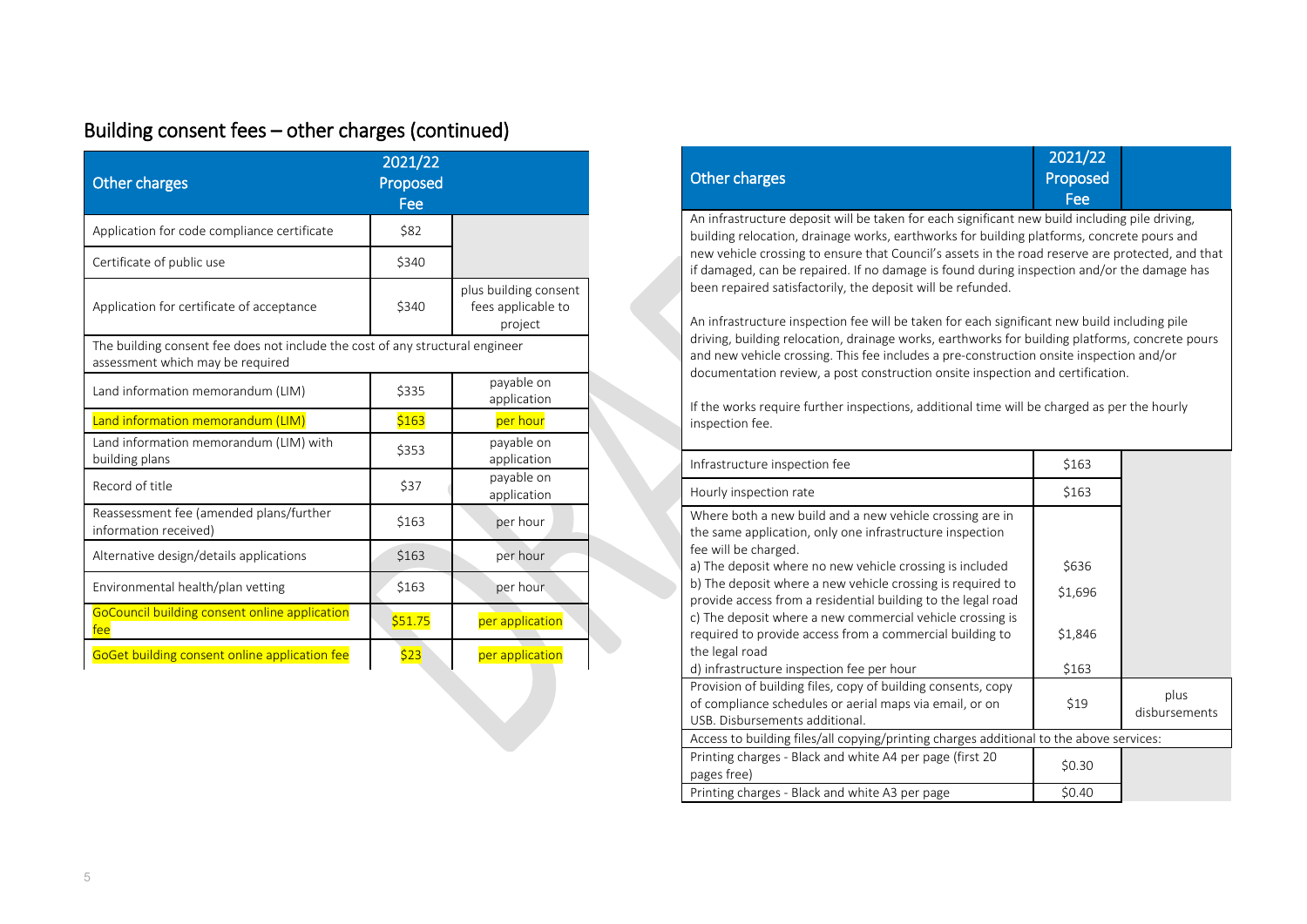| <b>Other charges</b>                                | 2021/22<br>Proposed<br>Fee |
|-----------------------------------------------------|----------------------------|
| Printing charges - Colour A4 per page               | \$2.40                     |
| Printing charges - Colour A3 per page               | \$3.80                     |
| Building certificate for supply and sale of alcohol | \$142                      |

# Building consent fees – other charges (continued)

| Other charges                                                                                            | 2021/22<br>Proposed<br>Fee |                                                                                                                  |
|----------------------------------------------------------------------------------------------------------|----------------------------|------------------------------------------------------------------------------------------------------------------|
| Building warrant of fitness renewal (one-two systems)                                                    | \$81.30                    | Includes first half<br>hour (\$163 per hour<br>thereafter)                                                       |
| Building warrant of fitness renewal (three + systems)                                                    | \$122                      | Includes first 45<br>minutes (\$163 per<br>hour thereafter)                                                      |
| Removal of Section 72 certificate                                                                        | \$163                      | plus disbursements                                                                                               |
| Removal of Section 77(1) certificate                                                                     | \$163                      | plus disbursements                                                                                               |
| Time extension fee (for consents about to lapse or 24<br>months after issue)                             | \$104                      |                                                                                                                  |
| List of building consents issued each week (emailed)                                                     | \$91                       | per year                                                                                                         |
| List of building consents issued each month (emailed)                                                    | \$46                       | per year                                                                                                         |
| List of building consents issued each month (posted)                                                     | \$71                       | per year                                                                                                         |
| Receiving third party reports or other information to<br>place on a property file at the owner's request | \$108                      | plus digital storage<br>charge                                                                                   |
| Application for exemption from the requirement to<br>carry out seismic work on the building or part      | \$249                      | lodgement fee<br>(includes half-hour<br>assessment) plus<br>\$163 per hour over<br>and above first half-<br>hour |

| Other charges                                                                       | 2021/22<br>Proposed<br>Fee |                                                                                                           |
|-------------------------------------------------------------------------------------|----------------------------|-----------------------------------------------------------------------------------------------------------|
| Application for extension of time to complete<br>seismic work for heritage building | \$249                      | lodgement fee (includes<br>half-hour assessment)<br>plus \$163 per hour over<br>and above first half-hour |
| Application for extension of time to provide seismic<br>assessment                  | \$249                      | lodgement fee (includes<br>half-hour assessment)<br>plus \$163 per hour over<br>and above first half-hour |

| District plan check fee all applications<br>(except minor) | 2021/22<br>Proposed<br>Fee |                                               |
|------------------------------------------------------------|----------------------------|-----------------------------------------------|
| Building consents with a project value $<$ \$20,000        | \$81.30                    | first half hour, \$163 per<br>hour thereafter |
| Building consents with a project value $>$ \$20,001        | \$163                      | (first hour) \$163 per<br>hour thereafter     |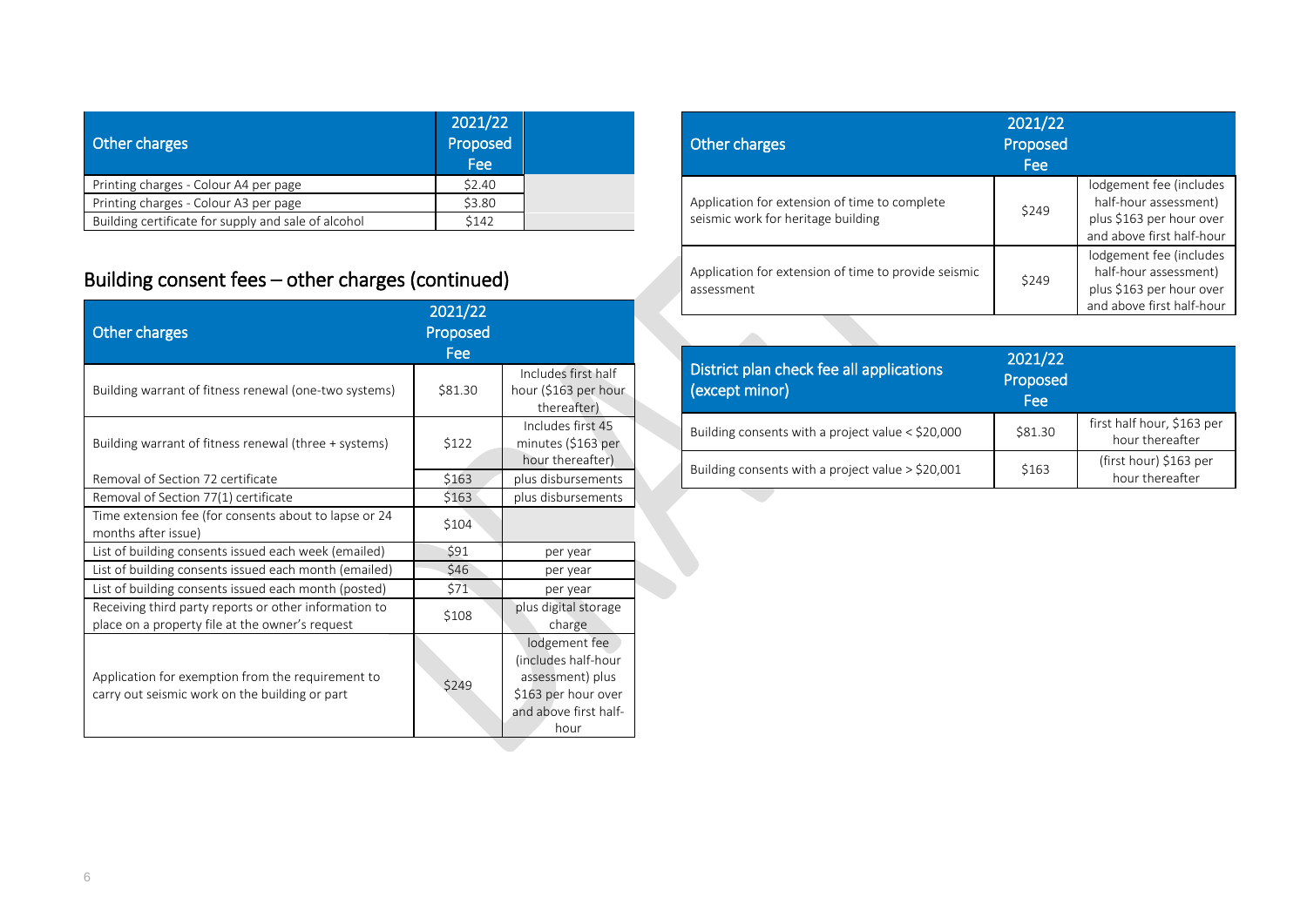#### Resource management fees

Resource management fees are payable when:

- you apply to the Kāpiti Coast District Council to undertake an activity which is not otherwise permitted by the Resource Management Act 1991 or the district plan
- you lodge a request to change the district plan (commonly known as a "private plan change").

Resource management fees are also payable for a range of other activities as set out at the end of this section.

Resource management fees are set under Section 36 of the Resource Management Act 1991. Initial deposit fees are set under section 36(1) and must be paid before we start processing your application or request. Further charges will be incurred if additional time is spent processing the application or request, or if disbursement costs are incurred, which are over and above the allocated time provisions(see "Hourly Charge Out Rates and Disbursements").

If any charge for an application or request is not paid by the due date, Kāpiti Coast District Council reserves the right under Section 36AAB(2) of the Resource Management Act 1991 to stop processing the application or request. This may include the cancellation of a hearing or the issuing of a decision. If a hearing is cancelled or postponed due to the non-payment of a charge, the applicant or requestor will be charged for any costs that may arise from that cancellation or postponement.

Please also note specifically in relation to applications for resource consent:

- under Sections 88G and 88H of the Resource Management Act 1991, the applicable statutory timeframe will not commence until the initial deposit fee is paid
- in accordance with the Resource Management (Discount on Administrative Charges) Regulations 2010, discounts shall be paid on administrative charges for applications that are not processed within statutory timeframes.

| <b>Notified</b><br>applications   | 2021/22<br>Proposed<br>Fee: |                                                                                                                                   |
|-----------------------------------|-----------------------------|-----------------------------------------------------------------------------------------------------------------------------------|
| Publicly notified<br>applications | \$4,890                     | Deposit. (covers first 30 hours of processing time; balance<br>to be charged on time and material basis including<br>advertising) |
| Limited notified<br>applications  | \$4,230                     | Deposit (covers first 26 hours of processing time, balance<br>to be charged on time and material basis including<br>advertising)  |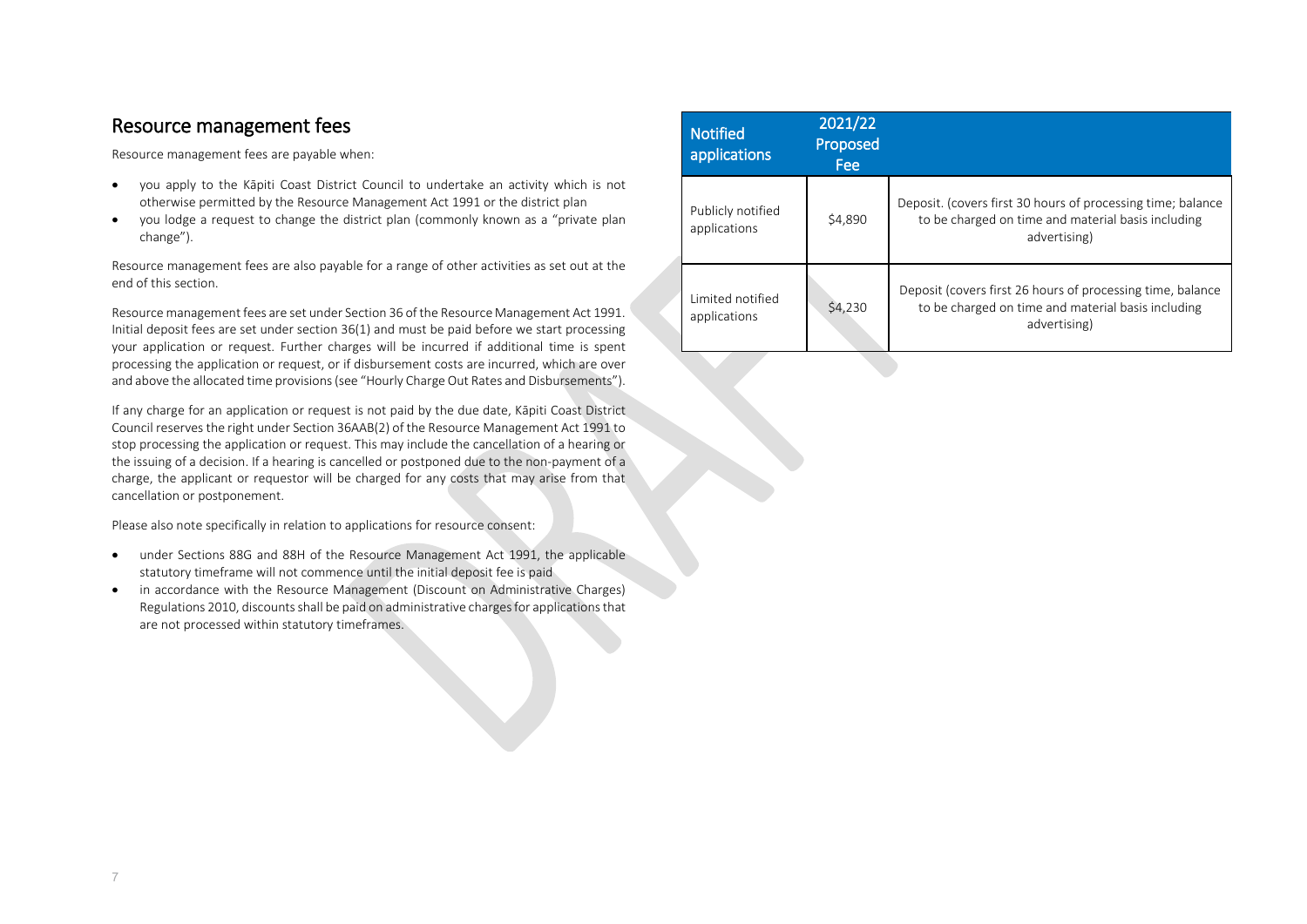| Non-notified land use applications<br>(including temporary events)                                                                                                                                                                                                                                                                                                             | 2021/22<br>Proposed<br>Fee |                                                                                                                             |
|--------------------------------------------------------------------------------------------------------------------------------------------------------------------------------------------------------------------------------------------------------------------------------------------------------------------------------------------------------------------------------|----------------------------|-----------------------------------------------------------------------------------------------------------------------------|
| Permitted activities (including temporary<br>events)                                                                                                                                                                                                                                                                                                                           | nil                        |                                                                                                                             |
| Trim protected tree (urban area)                                                                                                                                                                                                                                                                                                                                               | nil                        |                                                                                                                             |
| Home occupation (Controlled activities)                                                                                                                                                                                                                                                                                                                                        | \$223                      | fixed fee                                                                                                                   |
| Non-notified land use activities - general                                                                                                                                                                                                                                                                                                                                     | \$1,467                    | Deposit<br>(covers first 8 hours of<br>processing time and 1 hour of<br>compliance monitoring) \$163<br>per hour thereafter |
| Fast track resource consent (Controlled<br>activities)                                                                                                                                                                                                                                                                                                                         | \$1,223                    | Deposit<br>(covers first 7.5 hours of<br>processing time) \$163 per hour<br>thereafter                                      |
| Fixed fee activities*<br>1. Removal/trimming protected trees<br>causing significant structural damage (as<br>determined by an appropriately<br>delegated, qualified and experienced<br>person, i.e. an ecologist or council staff<br>member)<br>2. Trimming of protected vegetation to<br>maintain existing farm tracks.<br>3. Earthworks to maintain existing farm<br>tracks. | <b>\$113</b>               | fixed fee                                                                                                                   |

# Resource management fees (continued)

| <b>Designations</b>                                           | 2021/22<br>Proposed<br>Fee |                                                                                                                                  |
|---------------------------------------------------------------|----------------------------|----------------------------------------------------------------------------------------------------------------------------------|
| Notice of requirement to<br>designate land - non-<br>notified | \$1,630                    | Deposit (covers first 10 hours of processing<br>time) \$163 per hour thereafter                                                  |
| Notice of requirement to<br>designate land - notified         | \$4,238                    | Deposit (covers first 26 hours of processing<br>time, balance to be charged on time and<br>material basis including advertising) |
| Alteration to designation<br>(non-notified)                   | \$1,304                    | Deposit (covers first 8 hours of processing<br>time) \$163 per hour thereafter                                                   |
| Outline plan approval                                         | \$1,141                    | Deposit (covers first 7 hours of processing<br>time) \$163 per hour thereafter                                                   |
| Outline Plan Waiver                                           | \$652                      | Deposit (covers first 4 hours of processing<br>time) \$163 per hour thereafter                                                   |

\*Conditions apply, applications will only be accepted on a case by case basis and assumes adequate information provided.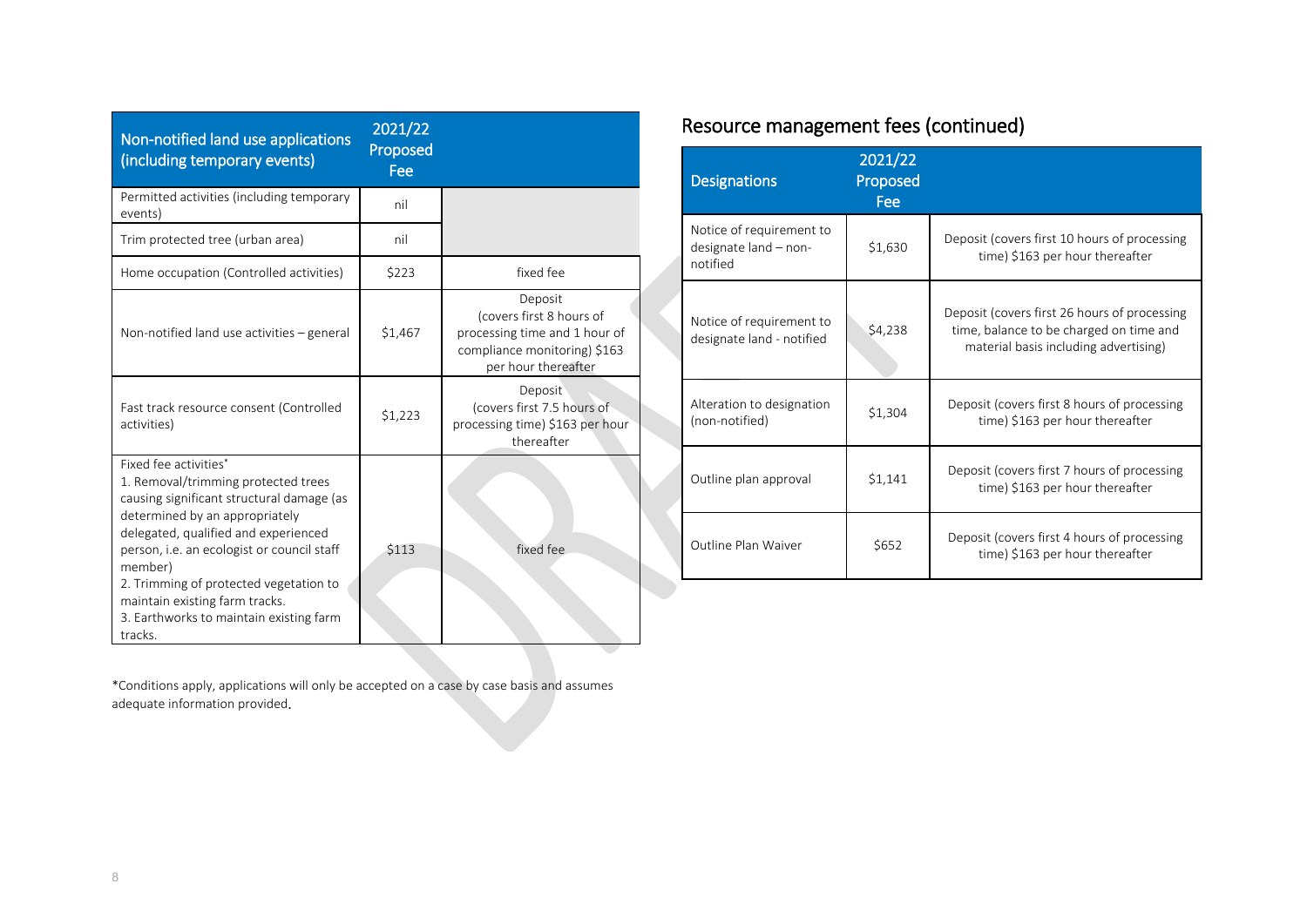| Non - Notified subdivision<br><b>Applications</b>                                                                | 2021/22<br><b>Proposed</b><br>Fee |                                                                                    |
|------------------------------------------------------------------------------------------------------------------|-----------------------------------|------------------------------------------------------------------------------------|
| Subdivisions $-2$ -lot                                                                                           | \$2,608                           | Deposit (covers first 16 hours of<br>processing time) \$163 per hour<br>thereafter |
| Subdivisions (between 3 to 19<br>lots)                                                                           | \$2,934                           | Deposit (covers first 18 hours of<br>processing time) \$163 per hour<br>thereafter |
| Subdivisions (20 or more lots)                                                                                   | \$4,890                           | Deposit (covers first 30 hours of<br>processing time) \$163 per hour<br>thereafter |
| Boundary adjustment (as<br>defined by district plan) and<br>subdivisions where no<br>additional lots are created | \$1,304                           | Deposit (covers first 8 hours of<br>processing time) \$163 per hour<br>thereafter  |
| Update existing cross-lease                                                                                      | \$326                             | fixed fee                                                                          |
| Update cross-lease to fee<br>simple title                                                                        | \$652                             | fixed fee                                                                          |

| <b>Subdivision Certificates</b>                                                   | 2021/22<br>Proposed<br>Fee |                                                                                   |
|-----------------------------------------------------------------------------------|----------------------------|-----------------------------------------------------------------------------------|
| Section 223 certificate                                                           | \$326                      | Deposit (covers first 2 hours of<br>processing time) \$163 per hour<br>thereafter |
| Section 224(c) certificate<br>including other certificates                        | \$1,304                    | Deposit (covers first 8 hours of<br>processing time) \$163 per hour<br>thereafter |
| Section 224(f)                                                                    | \$326                      | Deposit (covers first 2 hours of<br>processing time) \$163 per hour<br>thereafter |
| Section 25(5), s32(2)(a) of Unit<br>Titles Act 2010 (staged unit<br>developments) | \$326                      | Deposit (covers first 2 hours of<br>processing time) \$163 per hour<br>thereafter |

| <b>Subdivision Certificates</b>                                                             | 2021/22<br>Proposed<br>Fee |                                                                                   |
|---------------------------------------------------------------------------------------------|----------------------------|-----------------------------------------------------------------------------------|
| Section 221 consent notice<br>(when issued as a separate<br>notice)                         | \$326                      | fixed charge                                                                      |
| Section 226 certificate (certify<br>subdivision complies with<br>district plan provisions). | \$815                      | Deposit (covers first 5 hours of<br>processing time) \$163 per hour<br>thereafter |
| Reserves valuation calculation                                                              | At cost                    |                                                                                   |

| <b>Miscellaneous</b><br>applications/certificates                                                             | 2021/22<br>Proposed<br>Fee     |                                                                                    |
|---------------------------------------------------------------------------------------------------------------|--------------------------------|------------------------------------------------------------------------------------|
| Administration time in<br>coordinating and attending pre-<br>application and business start-<br>up meetings   | First 2 hours<br>no fee        | \$108 per hour thereafter                                                          |
| Planner/engineer time in<br>preparing for and attending<br>pre- application and business<br>start-up meetings | <b>First 2 hours</b><br>no fee | \$163 per hour thereafter                                                          |
| Boundary activity                                                                                             | \$326                          | Deposit (covers first 2 hours of<br>processing time, \$163 per hour<br>thereafter) |
| Marginal and temporary<br>exemptions                                                                          | \$326                          | Deposit (covers first 2 hours of<br>processing time, \$163 per hour<br>thereafter) |
| Marginal and temporary<br>exemptions in relation to<br>temporary events (as defined<br>by the District Plan)  | nil                            |                                                                                    |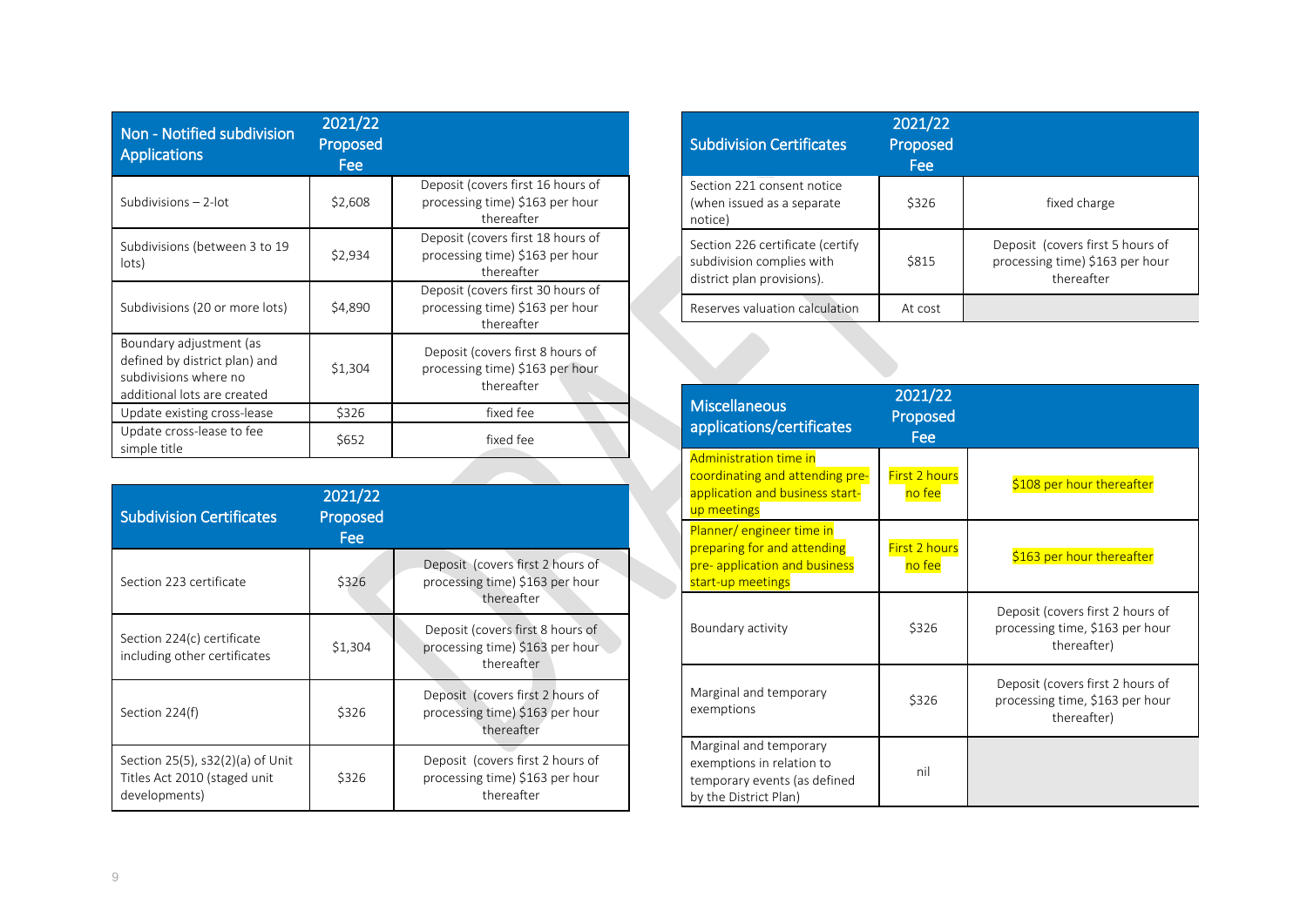| <b>Miscellaneous</b><br>applications/certificates                                           | 2021/22<br>Proposed<br>Fee |                                                                                    |
|---------------------------------------------------------------------------------------------|----------------------------|------------------------------------------------------------------------------------|
| Certificate of compliance<br>(certifies land use complies with<br>district plan provisions) | \$978                      | Deposit (covers first 6 hours of<br>processing time, \$163 per hour<br>thereafter) |
| Existing use rights certificate                                                             | \$978                      | Deposit (covers first 6 hours of<br>processing time, \$163 per hour<br>thereafter) |
| Transfer/surrender of consent<br>in whole or in part                                        | \$326                      | fixed charge                                                                       |
| Section 125 extensions of time                                                              | \$815                      | Deposit (covers first 5 hours of<br>processing time, \$163 per hour<br>thereafter) |
| Change or cancellation of<br>conditions/consent notice                                      | \$815                      | Deposit (covers first 5 hours of<br>processing time, \$163 per hour<br>thereafter) |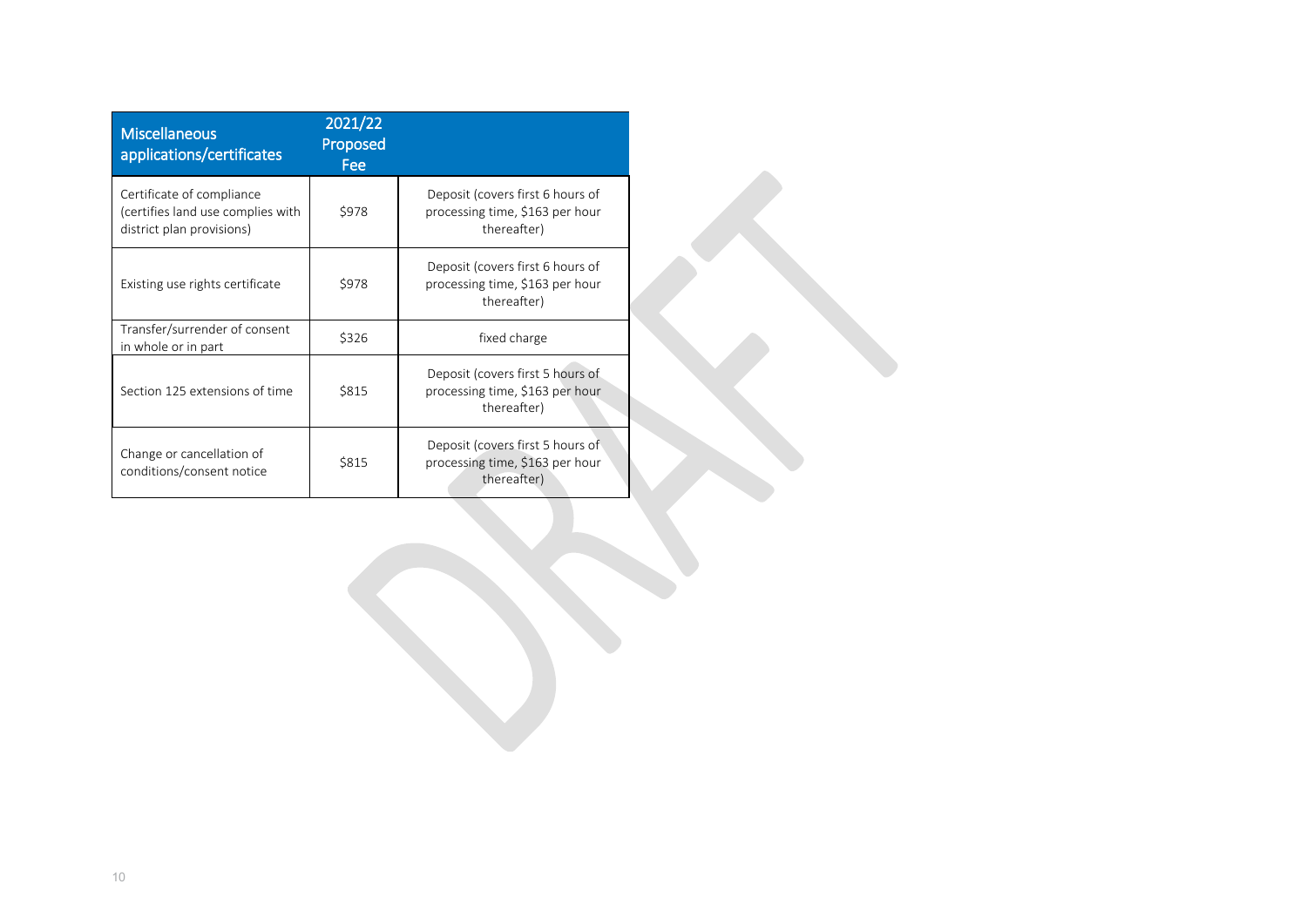| Non-notified subdivision<br>applications                                      | 2021/22<br>Proposed<br>Fee |                                                                                    |
|-------------------------------------------------------------------------------|----------------------------|------------------------------------------------------------------------------------|
| Revocation of easements                                                       | \$326                      | Deposit (covers first 2 hours of<br>processing time, \$163 per hour<br>thereafter) |
| Right of way (ROW) approval*                                                  | \$978                      | Deposit (covers first 6 hours of<br>processing time, \$163 per hour<br>thereafter) |
| Section 348 (Local Government<br>Act 2002) certificate (ROW<br>certification) | \$815                      | Deposit (covers first 5 hours of<br>processing time, \$163 per hour<br>thereafter) |
| Re-Issue certificate (all types)                                              | \$326                      | fixed charge                                                                       |
| Transfer instruments and other<br>miscellaneous legal documents               | \$326                      | Deposit (covers first 2 hours of<br>processing time, \$163 per hour<br>thereafter) |

# Resource management fees (continued)

| <b>District Plan Change</b>                                                   | 2021/22<br>Proposed<br>Fee     |                           |
|-------------------------------------------------------------------------------|--------------------------------|---------------------------|
| Administration time in<br>coordinating and attending pre-<br>request meetings | <b>First 2 hours</b><br>no fee | \$108 per hour thereafter |

#### <sup>2</sup>The requirement for requests to be in writing is set out in clause 22, Part 2 of Schedule 1 to the Resource Management Act 1991.

<span id="page-10-0"></span>

| <b>District Plan Change</b>                                                     | 2021/22<br>Proposed<br>Fee     |                                                                                                                                                                                                                |
|---------------------------------------------------------------------------------|--------------------------------|----------------------------------------------------------------------------------------------------------------------------------------------------------------------------------------------------------------|
| Planner/engineer time in<br>preparing for and attending<br>pre-request meetings | <b>First 2 hours</b><br>no fee | \$163 per hour thereafter                                                                                                                                                                                      |
| Request to change the district<br>plan                                          | \$6,520                        | Deposit (covers first 40 hours of<br>processing time following receipt of a<br>written request to change the plan <sup>2</sup> ,<br>balance to be charged on time and<br>material basis including advertising) |

| Other                                                                                                                                                                           | 2021/22<br>Proposed<br><b>Fee</b> |                                                                                    |
|---------------------------------------------------------------------------------------------------------------------------------------------------------------------------------|-----------------------------------|------------------------------------------------------------------------------------|
| Objection to development<br>contributions - note, fee to be<br>refunded in part or in full<br>depending on level of objection<br>upheld by independent hearing<br>commissioners | \$815                             | Deposit (covers first 5 hours of<br>processing time, \$163 per hour<br>thereafter) |
| Planning certificate – alcohol<br>licensing                                                                                                                                     | \$163                             | fixed charge                                                                       |
| Cost recovery charge for<br>inspection of confirmed breach<br>of district plan provisions                                                                                       | \$163                             | per hour                                                                           |
| Cancellation of building line<br>restriction                                                                                                                                    | \$652                             | fixed charge                                                                       |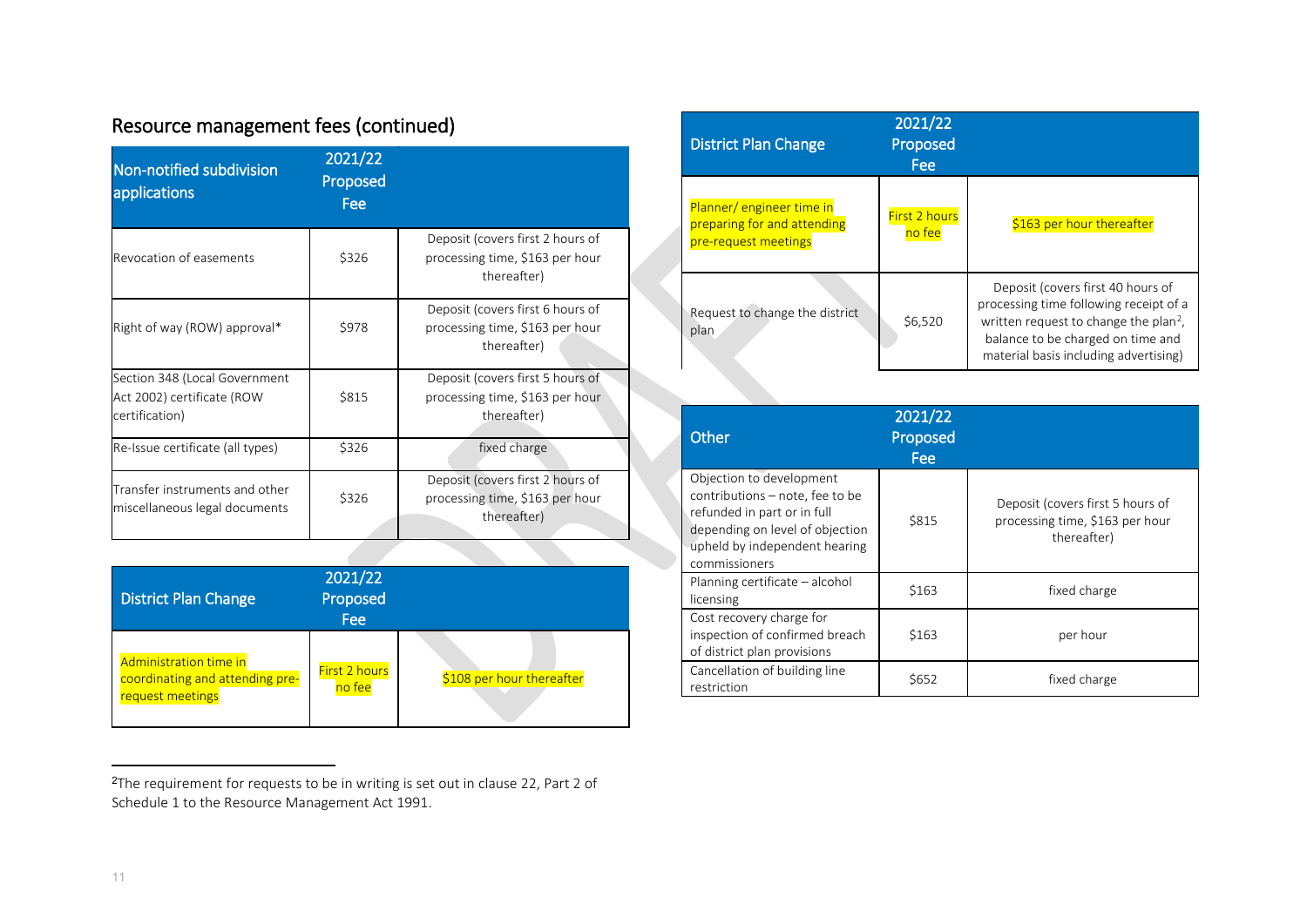# Resource management fees (continued)

| Hourly charge out rates<br>and disbursements                                                                          | 2021/22<br>Proposed<br>Fee |                                                                                                               |
|-----------------------------------------------------------------------------------------------------------------------|----------------------------|---------------------------------------------------------------------------------------------------------------|
| Staff: Planner/engineer (all<br>levels)                                                                               | \$163                      | per hour                                                                                                      |
| Staff: Planning manager, asset<br>manager                                                                             | \$195                      | per hour                                                                                                      |
| Staff: Environmental protection<br>staff (all levels)                                                                 | \$163                      | per hour                                                                                                      |
| Administration staff                                                                                                  | \$108                      | per hour                                                                                                      |
| Elected member commissioner<br>costs per hour for any hearing:                                                        | \$217                      | per hour<br>(or part thereof)                                                                                 |
| Sitting collectively without an<br>independent commissioner:<br>(chairperson, hearing<br>commissioners)               | \$108                      | per hour per elected member as chair<br>and                                                                   |
| Sitting with an independent<br>commissioner                                                                           | \$87                       | per hour per elected member on a<br>committee up to a collective total of<br>\$217 per hour (or part thereof) |
| Independent commissioners                                                                                             | At cost                    |                                                                                                               |
| Postage and stationery                                                                                                | At cost                    |                                                                                                               |
| Consultant's fees (the use of<br>consultants/peer review will be<br>undertaken in consultation with<br>the applicant) | At cost                    |                                                                                                               |
| Provision of resource consent<br>files via email                                                                      | \$19                       | fixed fee                                                                                                     |
| Copying and printing. Black and<br>white: A4 - first 20 copies free<br>then per page                                  | \$0.30                     |                                                                                                               |
| Copying and printing. Black and<br>white: A3 per page                                                                 | \$0.40                     |                                                                                                               |
| Copying and printing. Colour:<br>A4 per page                                                                          | \$2.40                     |                                                                                                               |
| Copying and printing. Colour:<br>A3 per page                                                                          | \$3.80                     |                                                                                                               |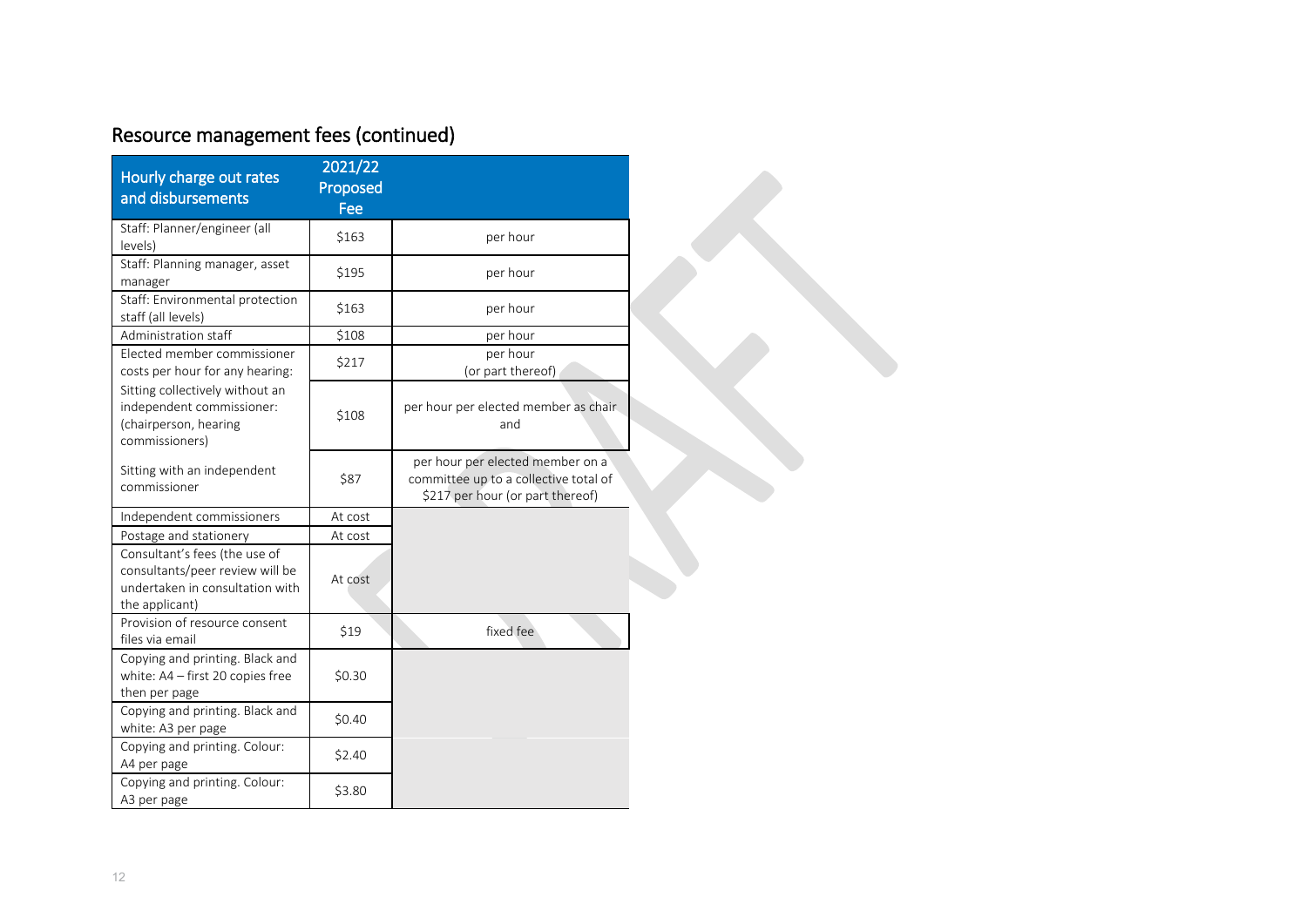# Engineering fees

Note: these fees apply in addition to the resource consent deposit fees on the preceding pages. All consents will be subject to compliance monitoring which will be charged on an actual time basis at \$163 per hour.

| <b>Engineering Fees: Non-</b><br>notified land use consents                                                         | 2021/22<br><b>Proposed</b><br>Fee |                                                                                                                                                                                 |
|---------------------------------------------------------------------------------------------------------------------|-----------------------------------|---------------------------------------------------------------------------------------------------------------------------------------------------------------------------------|
| Commercial/industrial<br>development or infrastructure<br>development - Application<br>deposit fee                  | \$978                             | per application<br>(includes the first 6 hours, \$163 per<br>hour thereafter)                                                                                                   |
| Commercial/industrial<br>development or infrastructure<br>development - Compliance<br>monitoring administration fee | \$326                             | (includes the first 2 hours, \$163 per<br>hour thereafter)                                                                                                                      |
| Commercial/industrial<br>development or infrastructure<br>development - Engineering<br>drawing approval             | \$1,467                           | (includes three submissions of<br>engineering drawings, beyond this<br>will be charged at \$163 per hour<br>thereafter)                                                         |
| Commercial/industrial<br>development or infrastructure<br>development - Engineering<br>construction supervision     | 2%                                | Determined as 2% of the total<br>estimated value of services (water,<br>sanitary, drainage and road),<br>including engineering and<br>contingency fees<br>(minimum of \$10,050) |

| <b>Engineering Fees:</b><br><b>Monitoring</b>                                                                                  | 2021/22<br>Proposed<br>Fee |                                                               |
|--------------------------------------------------------------------------------------------------------------------------------|----------------------------|---------------------------------------------------------------|
| All compliance monitoring<br>including additional land use<br>monitoring is to be charged at an<br>hourly basis for staff time | \$163                      | per hour                                                      |
| Subdivision engineering drawing<br>approval and engineering<br>construction supervision                                        | \$652                      | fixed fee plus per lot deposit<br>(\$163 per hour thereafter) |
|                                                                                                                                | \$326                      | per lot deposit                                               |

| <b>Engineering Fees: Other</b>  | 2021/22<br>Proposed<br>Fee |                                                                                               |
|---------------------------------|----------------------------|-----------------------------------------------------------------------------------------------|
| Objection to decision           | \$163                      | per hour                                                                                      |
| Variation to consent conditions | \$163                      | per hour                                                                                      |
| Plan change applications        | \$163                      | per hour                                                                                      |
| Easement - new/cancellation     | \$326                      | Application deposit per application<br>(includes first 2 hours, \$163 per<br>hour thereafter) |
| Specialist consultants          | At cost                    |                                                                                               |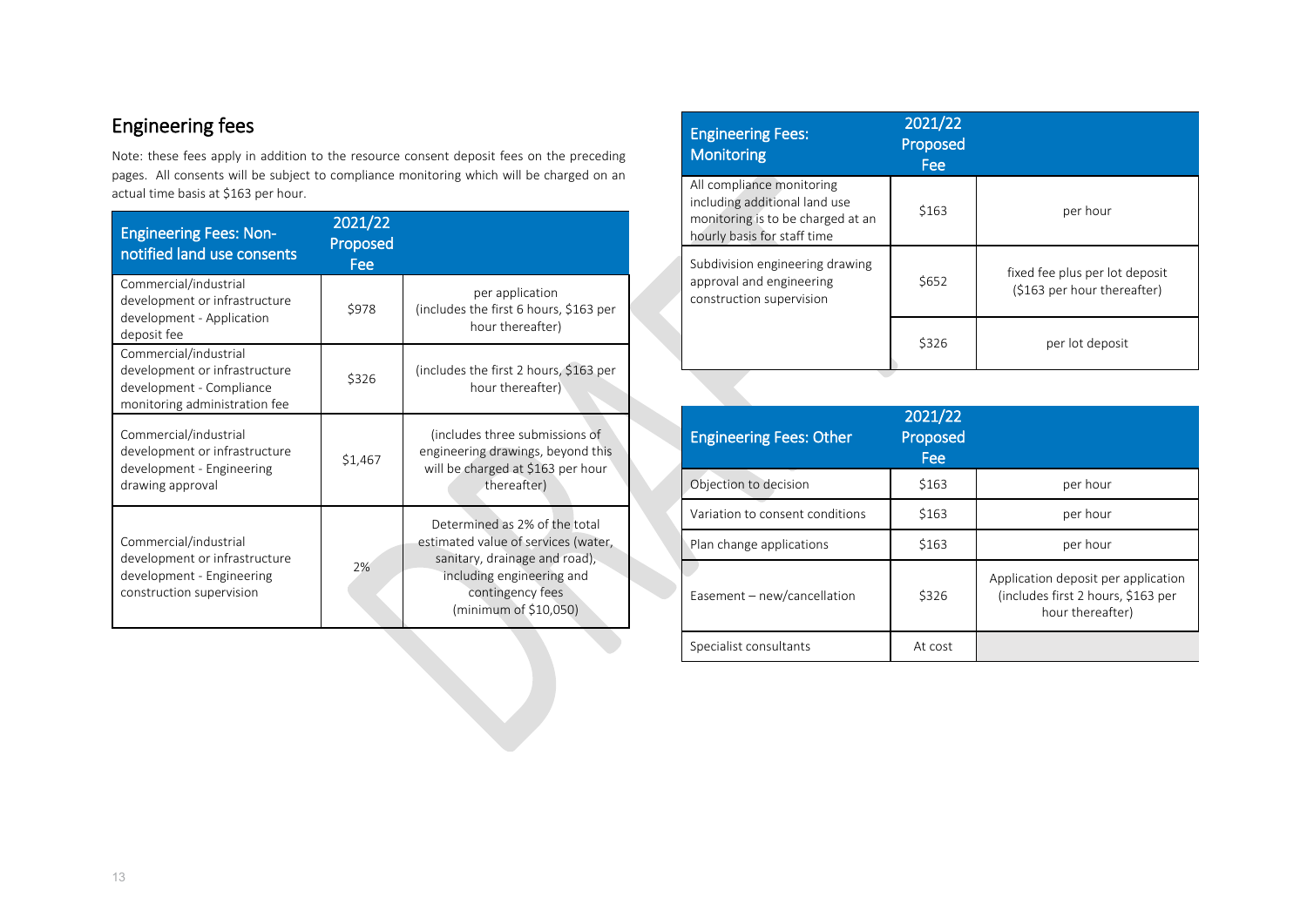# Animal management fees

| <b>Registration Entire Dog Fee</b>                                                                           | 2021/22<br>Proposed<br>Fee         |                                                                   |
|--------------------------------------------------------------------------------------------------------------|------------------------------------|-------------------------------------------------------------------|
| Class of dog (fee code)                                                                                      | Registration<br>fee<br>(pro-rated) | Fee (including penalty)<br>if paid after 5pm,<br>2 August<br>2021 |
| Disability assist dog (A)                                                                                    | Nil                                | Nil                                                               |
| Working dog (B)                                                                                              | \$70                               | \$106                                                             |
| Working dogs (second and<br>subsequent (B)                                                                   | \$42                               | \$63                                                              |
| Standard dog (C)                                                                                             | \$193                              | \$289                                                             |
| Approved owner (D)                                                                                           | \$166                              | \$249                                                             |
| Registration fee for dog owner<br>over <sub>65</sub>                                                         | \$180                              | \$270                                                             |
| Dogs classified as dangerous dogs<br>(H)                                                                     | \$288                              | \$432                                                             |
| Owner current member of NZ<br>Kennel Club (Dogs New Zealand)<br>(G), provide proof of membership<br>annually | \$166                              | \$249                                                             |

| <b>Registration</b><br><b>Neutered/Speyed Dog Fee</b>                                                           | 2021/22<br>Proposed<br>Fee         |                                                                |
|-----------------------------------------------------------------------------------------------------------------|------------------------------------|----------------------------------------------------------------|
| Class of dog (fee code)                                                                                         | Registration<br>fee<br>(pro-rated) | Fee (including penalty)<br>if paid after 5pm,<br>2 August 2021 |
| Disability assist dog (A)                                                                                       | Nil                                | Nil                                                            |
| Working dog (B)                                                                                                 | \$70                               | \$106                                                          |
| Working dogs - second and<br>subsequent (B)                                                                     | \$42                               | \$63                                                           |
| Standard dog (E)                                                                                                | \$100                              | \$150                                                          |
| Approved owner (F)                                                                                              | \$70                               | \$106                                                          |
| Registration fee for dog owner<br>over 65                                                                       | \$80                               | \$119                                                          |
| Dogs classified as dangerous dogs<br>(1)                                                                        | \$150                              | \$225                                                          |
| Owner current member of NZ<br>Kennel Club (Dogs New Zealand)<br>$(G)$ – provide proof of<br>membership annually | \$89                               | \$134                                                          |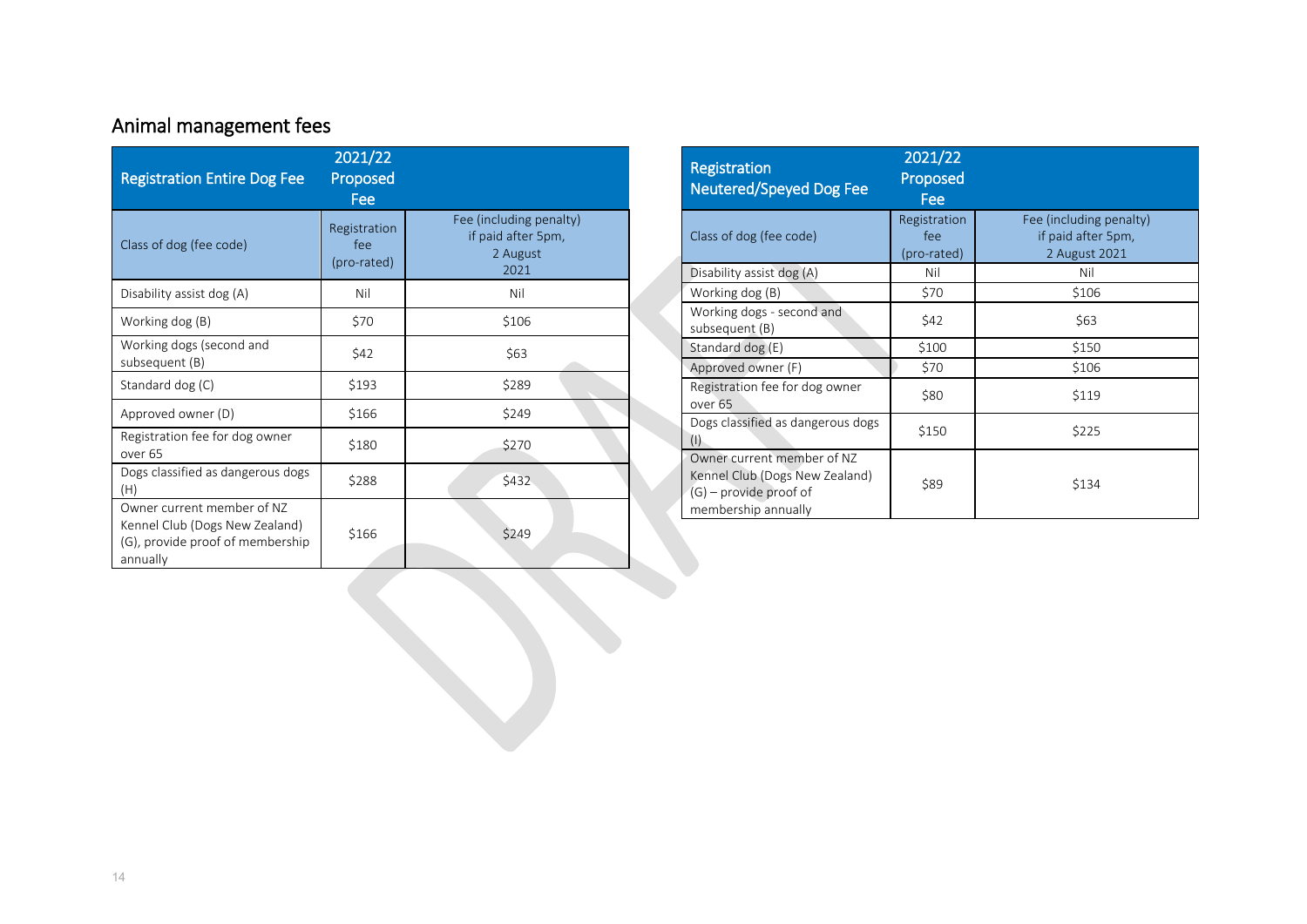### Animal management impoundment charges

Impounding has occurred when a dog is confined to a dog control officer's vehicle or impounded.

Seizure has occurred when a notice of seizure has been served on the dog owner or placed at the dog owner's property.

| C HUJ OCCUTTCU WITCH U HOLICC OF JCIZUI C HUJ DCCH JCI VCU OH LIIC UOG OWHCH OF DIUCCU<br>at the dog owner's property. |                                |                                             |                                                              |  |  |
|------------------------------------------------------------------------------------------------------------------------|--------------------------------|---------------------------------------------|--------------------------------------------------------------|--|--|
| No dog or stock will be released without payment of all impounding fees unless in<br>exceptional circumstances.        |                                |                                             |                                                              |  |  |
| Animal management impoundment charges                                                                                  | 2021/22<br><b>Proposed Fee</b> |                                             |                                                              |  |  |
| Item                                                                                                                   | First impound<br>or seizure    | Second impound<br>in any two year<br>period | Third and<br>subsequent<br>impound in any<br>two year period |  |  |
| Impounded (must be registered and microchipped to release)                                                             | \$54                           | \$176                                       | \$314                                                        |  |  |
| Impounded - unregistered                                                                                               | \$97                           |                                             |                                                              |  |  |
| Sustenance - dog (per day)                                                                                             | \$12.70                        | \$12.70                                     | \$12.70                                                      |  |  |
| Microchipping - dog                                                                                                    | \$42                           | N/A                                         | N/A                                                          |  |  |
| Seizure and take custody fee                                                                                           | \$75                           | \$75                                        | \$75                                                         |  |  |
| Prearranged after-hours release (two officers) - all<br>(per hour charge per officer)                                  | \$163                          | \$163                                       | \$163                                                        |  |  |
| Prearranged after-hours release. Per one hour of additional time.                                                      | $\overline{a}$                 |                                             |                                                              |  |  |
| Impounding - sheep and goats<br>(per head charge plus any costs incurred in transporting stock)                        | \$37                           | \$64                                        | \$133                                                        |  |  |
| Impounding - cattle and horses<br>(per head charge plus any costs incurred in transporting stock)                      | \$64                           | \$133                                       | \$265                                                        |  |  |
| Animal control officer hourly charge-out rate - this includes<br>driving and securing stock costs                      | \$163                          | per hour                                    |                                                              |  |  |
| Sustenance - sheep and goats (per day, per unit)                                                                       | \$6.30                         | \$6.30                                      | \$6.30                                                       |  |  |
| Sustenance - cattle and horses (per day, per unit)                                                                     | \$12.70                        | \$12.70                                     | \$12.70                                                      |  |  |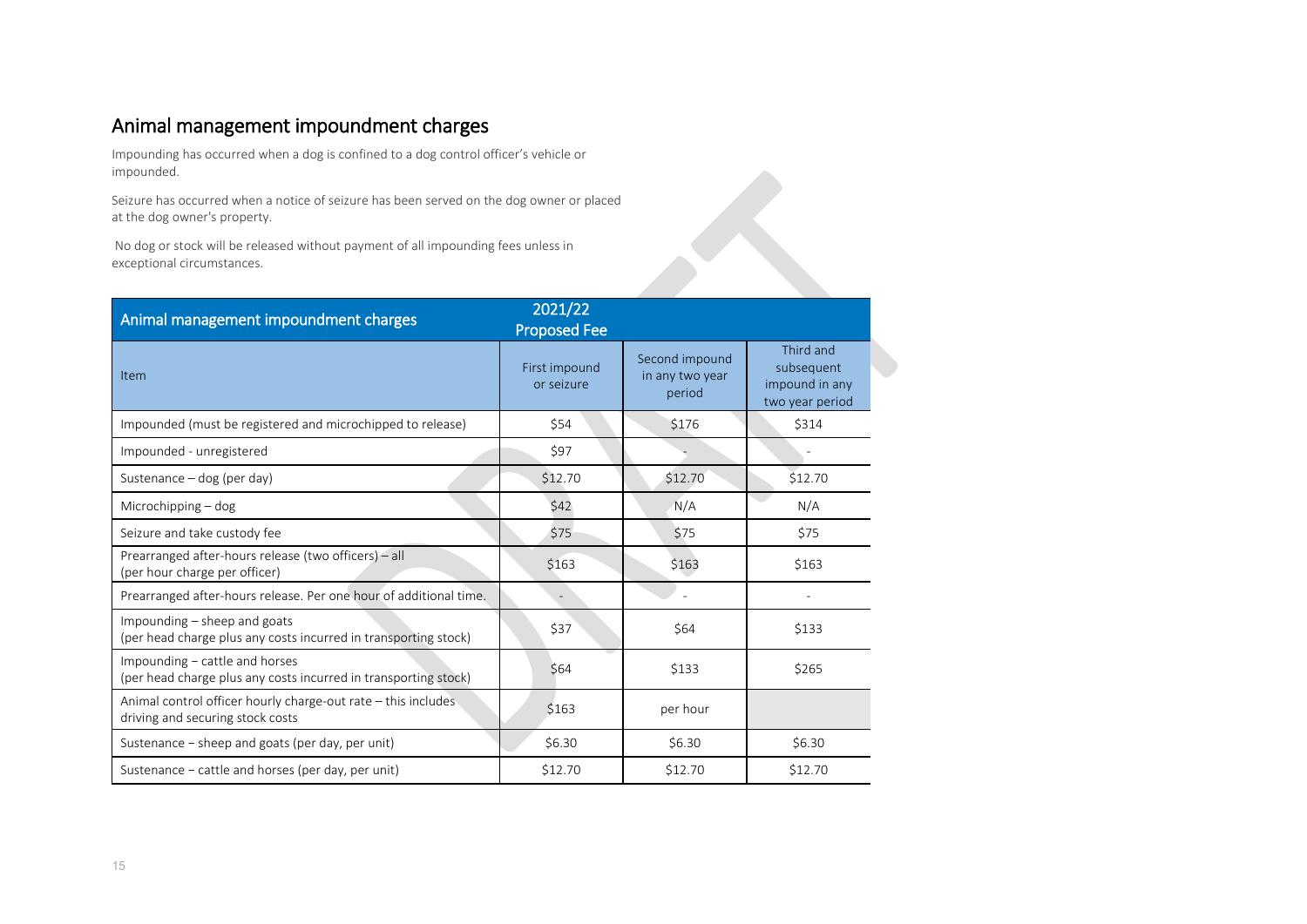| Adopting animals from Shelter                                                       | 2021/22<br>Proposed<br>Fee |
|-------------------------------------------------------------------------------------|----------------------------|
| Dogs (includes registration, microchip, and if<br>applicable a de-sex certificate)* | \$280                      |
| Stock                                                                               | Auction**                  |

\*Adoption of a dog requires a property inspection, dog ownership history check. The dog is registered, microchipped and if dog is entire it comes with a voucher for de-sexing.

\*\* Auction is a requirement of Impound Act 1955.

#### Other animal management charges

| <b>Permits charges</b>                                           | 2021/22<br>Proposed<br>Fee |                   |        |
|------------------------------------------------------------------|----------------------------|-------------------|--------|
| Item                                                             | Working                    | Standard          | Entire |
| Permit for three or more dogs (special license)                  | N/A                        | \$64              | \$64   |
| Approved owner application                                       | N/A                        | \$51              | \$51   |
| Approved owner re-inspection fee***                              | N/A                        | \$28              | \$28   |
|                                                                  |                            |                   |        |
| Other animal management charges                                  | 2021/22<br>Proposed<br>Fee |                   |        |
| Replacement tag (first replacement)                              | \$6.30                     |                   |        |
| Replacement tag (subsequent tags)                                | \$12.70                    |                   |        |
| Euthanasia - Actual cost plus 10%, but<br>minimum charge applies | \$49                       | Minimum<br>charge |        |

\*\*\* For site visit if:

- an approved owner changes address or;

- re-inspection to check that any required improvements have been made.

\*\*\*\* Provides contribution towards sustenance costs (three days minimum and administration and/or euthanasia costs.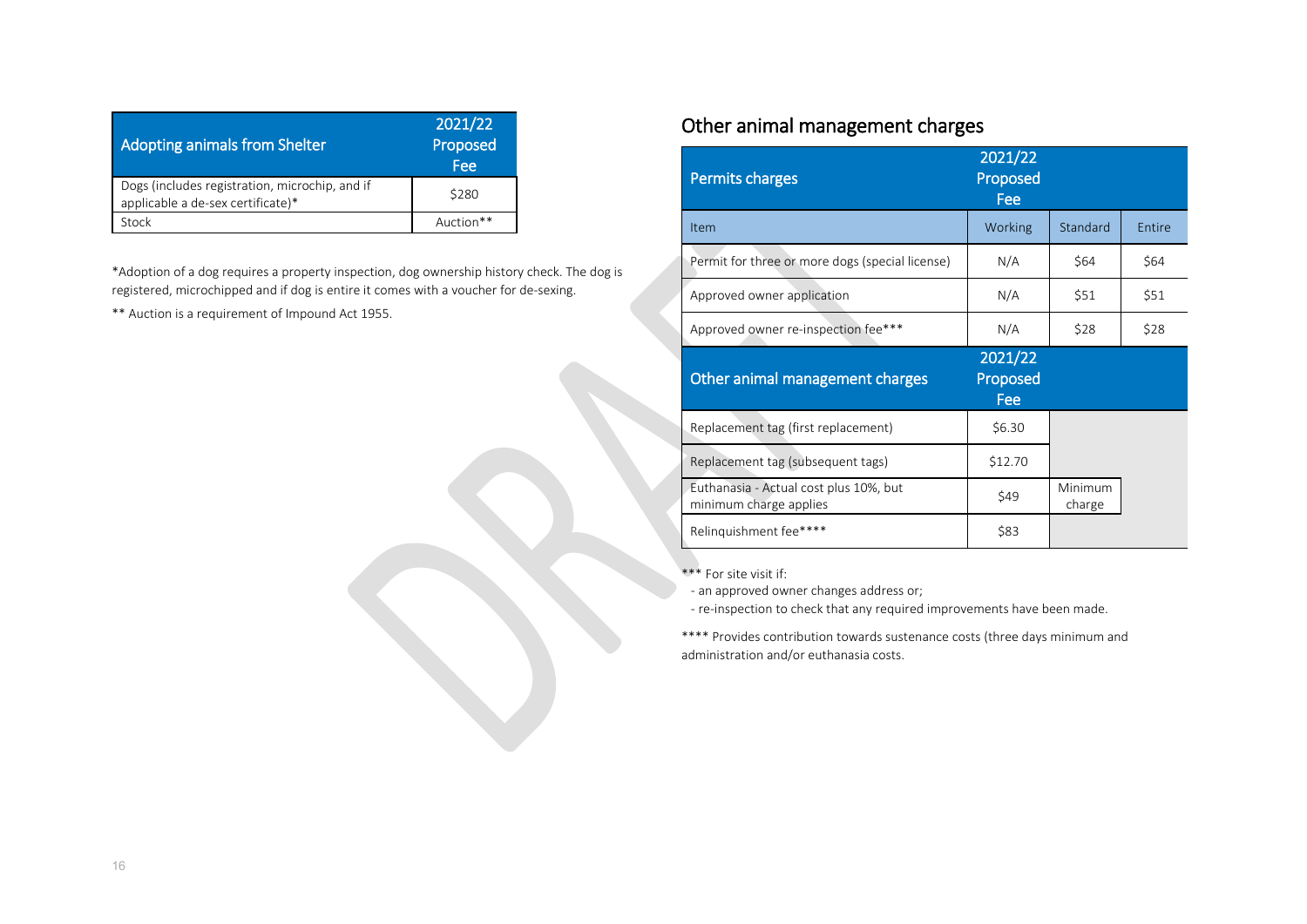#### Environmental Health Food Act 2014 Fees

Registration and verification fees provide for a set time provision. Any additional time may be subject to the hourly rate of \$163.

| <b>Environmental Health Food Act 2014:</b><br><b>Registration fees</b> | 2021/22<br>Proposed<br>Fee |                                        |
|------------------------------------------------------------------------|----------------------------|----------------------------------------|
| New Food Control Plans (FCP) or National<br>Programme (NP)             | \$318                      |                                        |
| Renewal of FCP and NP                                                  | \$159                      |                                        |
| New registration multisite business (FCP or<br>NP)                     | \$318                      | plus \$159 for each<br>additional site |
| Renewal of registration multisite business                             | \$159                      | plus \$80 for each<br>additional site  |
| New FCP or NP (market operator less than 52<br>time per year)-         | \$159                      |                                        |
| Amendment to registration                                              | \$163                      | per hour                               |
| Significant Amendment to registration                                  | \$318                      |                                        |

| <b>Environmental Health Food Act 2014:</b><br><b>Verification fees</b>                                                                                                                             | 2021/22<br>Proposed<br>Fee                                                                                |                                                                                                             |  |  |  |
|----------------------------------------------------------------------------------------------------------------------------------------------------------------------------------------------------|-----------------------------------------------------------------------------------------------------------|-------------------------------------------------------------------------------------------------------------|--|--|--|
| These fees include preparation, travel [within the district] reporting and administration time, if<br>the activity exceeds the maximum hours set, there will be an extra charge of \$163 per hour. |                                                                                                           |                                                                                                             |  |  |  |
| Food Control Plan (FCP)                                                                                                                                                                            | \$636                                                                                                     | Deposit<br>(covers first four hours<br>including administration<br>and processing time)                     |  |  |  |
| FCP (low risk cakes and biscuits only that do<br>not require refrigeration)                                                                                                                        | \$163                                                                                                     | per hour                                                                                                    |  |  |  |
| National Programme 1 (NP1)                                                                                                                                                                         | \$163                                                                                                     | per hour                                                                                                    |  |  |  |
| National Programme 2 (NP2)                                                                                                                                                                         | \$163                                                                                                     | per hour                                                                                                    |  |  |  |
| National Programme 3 (NP3)                                                                                                                                                                         | \$163                                                                                                     | per hour                                                                                                    |  |  |  |
| Verification multisite business                                                                                                                                                                    | \$163                                                                                                     | See FCP or NP charges for<br>first site plus \$163 per<br>hour for any other site<br>requiring verification |  |  |  |
| Unscheduled verification                                                                                                                                                                           | \$163                                                                                                     | per hour                                                                                                    |  |  |  |
| Verification outside the district - FCP or NP                                                                                                                                                      | See cost for<br>verification and<br>add any extra<br>time, actual<br>travel and<br>accommodation<br>costs |                                                                                                             |  |  |  |
| Technical expert for verification or<br>unscheduled verification                                                                                                                                   | At cost                                                                                                   |                                                                                                             |  |  |  |

#### Note for verification fees

The Council is not currently verifying National Programme businesses, so this fee is a placeholder. National programme businesses will be verified by third party verifiers, who will set their own charges.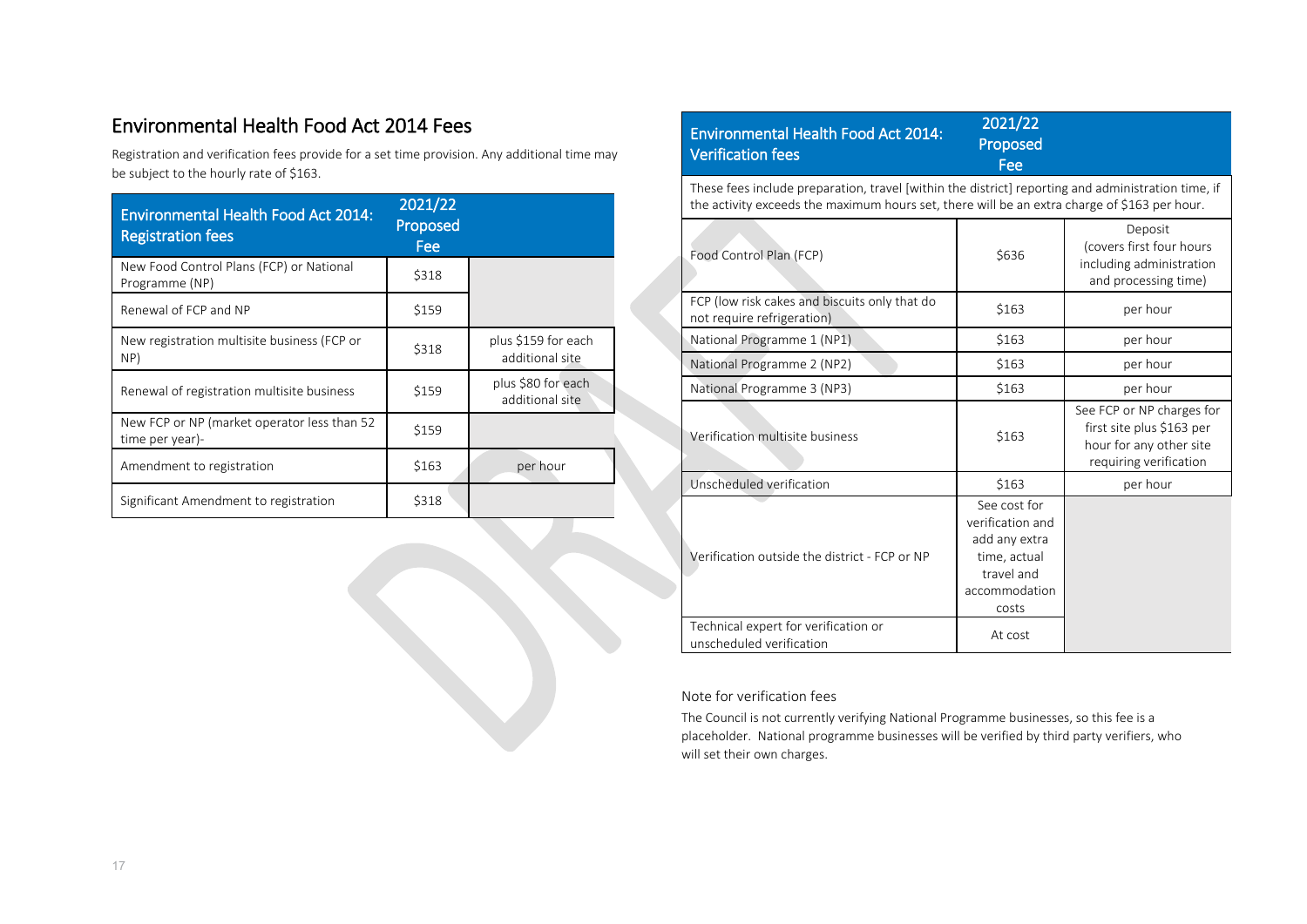| Other associated fees under Food Act 2014                                             | 2021/22<br>Proposed<br>Fee |          |
|---------------------------------------------------------------------------------------|----------------------------|----------|
| Corrective Action Request (CAR) follow up, charge<br>per hour                         | \$163                      | per hour |
| Investigation resulting in improvement notice or<br>direction                         | \$163                      | per hour |
| Follow-up in relation to compliance with an<br>improvement notice or direction        | \$163                      | per hour |
| Processing an application for review of improvement<br>notice                         | \$163                      | per hour |
| Monitoring of food safety and suitability                                             | \$163                      | per hour |
| Investigation and enforcement activity related to<br>registration or complaint        | \$163                      | per hour |
| Technical expert review (advice or verification)<br>associated with an investigation  | At cost                    |          |
| Cancelling or rescheduling a verification (less than 48<br>hours' notice)             | \$80                       |          |
| Failure to attend or facilitate a scheduled verification                              | \$163                      |          |
| Mentoring and additional expert support and advice<br>for implementation of FCP or NP | \$163                      | per hour |
| Replacement FCP or NP guidance                                                        | \$40                       |          |
| Replacement Licence                                                                   | \$40                       |          |
| Events - food stall approvals                                                         | \$163                      | per hour |
| Copying and printing. Black and white: A4 - first 20<br>copies free then per page     | \$0.30                     | per page |
| Copying and printing. Black and white: A3 per page                                    | \$0.40                     | per page |
| Copying and printing. Colour: A4 per page                                             | \$2.40                     | per page |
| Copying and printing. Colour: A3 per page                                             | \$3.80                     | per page |

#### Environmental Health – Health Act Registration fees

Premises required to be registered under the Health Act 1956 and associated Regulations – current fees

| Fee   |
|-------|
| \$222 |
| \$345 |
| \$345 |
|       |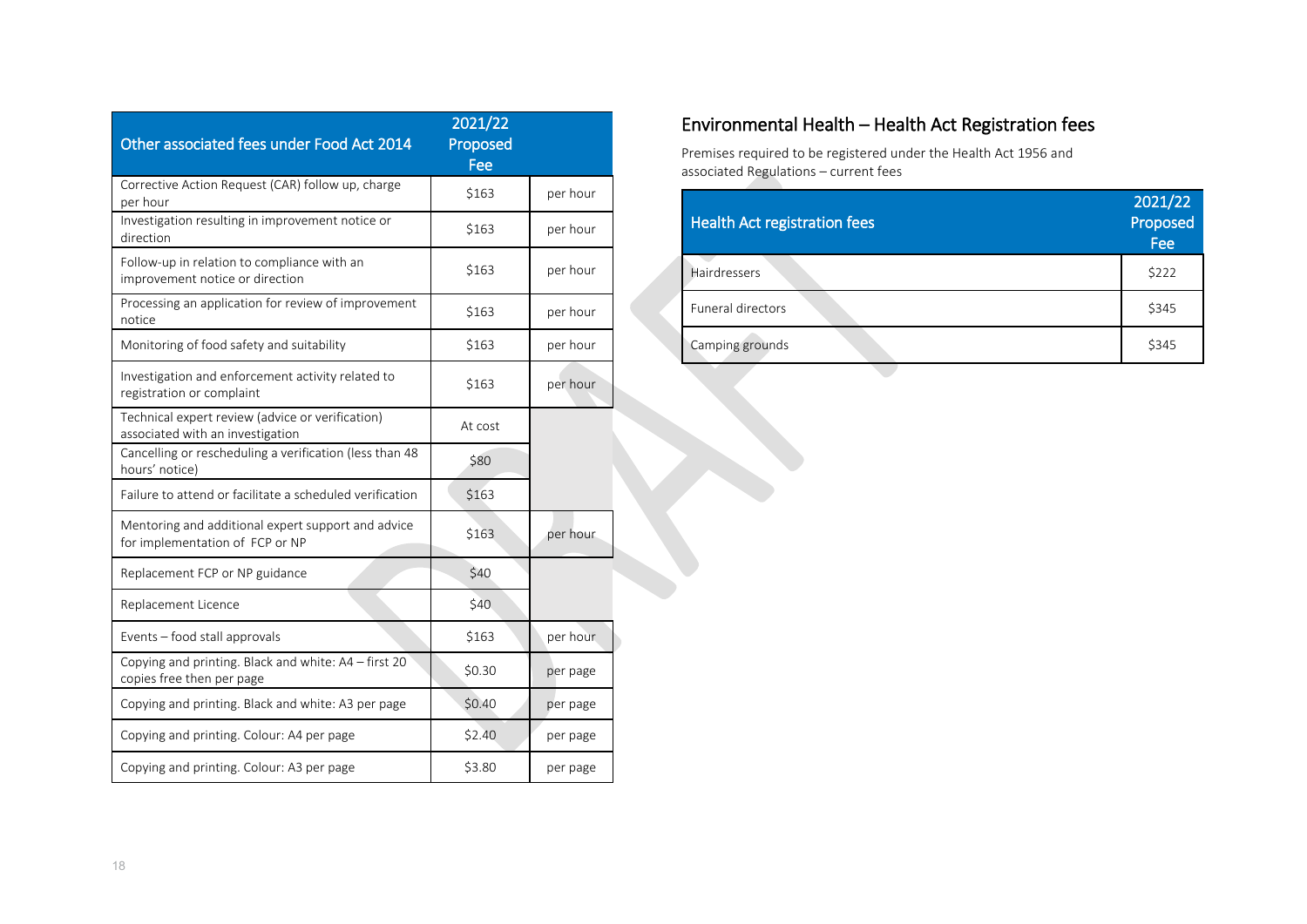#### Alcohol licensing fees

The application fee applies to applications for new licences, renewals of licences and variations to licences. Application fees are payable on date of application.

In the case of a new licence, the annual fee must be paid prior to the issue of the licence and subsequently must be paid on the anniversary of the date the licence was issued.

In the case of an existing licence, the annual fee is payable on the most recent of the following:

- the date on which the licence was issued;
- the date on which the licence renewed; and
- the date on which a variation of the licence was granted.

Pursuant to Regulation 6(4) of the Sale and Supply of Alcohol (Fees) Regulations 2013 the Council may in its discretion and in response to particular circumstances assign a fees category to premises that is one level lower than the fees category determined.

| Alcohol licensing fees - enacted by Government<br>in the Sale and Supply of Alcohol (Fees)<br><b>Regulations 2013</b> | 2021/22<br>Proposed<br>Fee |               |
|-----------------------------------------------------------------------------------------------------------------------|----------------------------|---------------|
| Category                                                                                                              | Application<br>Fee         | Annual<br>Fee |
| Very low                                                                                                              | \$368                      | \$161         |
| Low                                                                                                                   | \$609.50                   | \$391         |
| Medium                                                                                                                | \$816.50                   | \$632.50      |
| High                                                                                                                  | \$1,023.50                 | \$1,035.00    |
| Very high                                                                                                             | \$1,207.50                 | \$1,437.50    |

The Sale and Supply of Alcohol Act 2012 (the Act) was fully enacted on 19 December 2013.

The Sale and Supply of Alcohol (Fees) Regulations 2013 associated with the Act include a fee regime for licensed premises and other types of licensing applications. In addition, it includes a risk-based fee structure for licensed premises which includes both an application and annual fee component.

Dependent on changes to the operation of the premises or enforcement actions undertaken against a licensee or manager, the fees may change each year. The fee categories represent a risk rating for types of premises, their trading hours and if they have had enforcement actions taken against them. They are calculated in accordance with Regulation 4 to 8 of the Sale and Supply of Alcohol (Fees) Regulations 2013.

| Special licences – enacted by Government in the Sale and Supply<br>of Alcohol (Fees) Regulations 2013 |        |
|-------------------------------------------------------------------------------------------------------|--------|
| Class $1$ – one large event or more than three medium events or more than 12<br>small events          | \$575  |
| Class 2 - one to three medium events or three to 12 small events                                      | \$207  |
| Class $3$ – one or two small events                                                                   | S63.25 |

Definitions of an event which the Territorial Authority believes on reasonable grounds will have patronage of a:

- large event more than 400 people:
- medium event between 100 and 400 people;
- small event fewer than 100 people.

Pursuant to Regulation 10(2) of the Sale and Supply of Alcohol (Fees) Regulations 2013, the territorial authority may, in its discretion and in response to particular circumstances, charge a fee for a special licence that is one class below the class of licence that is issued.

| Fees payable for other applications - enacted by Government in<br>the Sale and Supply of Alcohol (Fees) Regulations 2013 | 2021/22<br>Proposed<br><b>Fee</b> |
|--------------------------------------------------------------------------------------------------------------------------|-----------------------------------|
| Manager's certificate application or renewal                                                                             | \$316.25                          |
| Temporary authority                                                                                                      | \$296.70                          |
| Temporary licence                                                                                                        | \$296.70                          |
| Extract of register (ARLA or DLC)                                                                                        | \$57.50                           |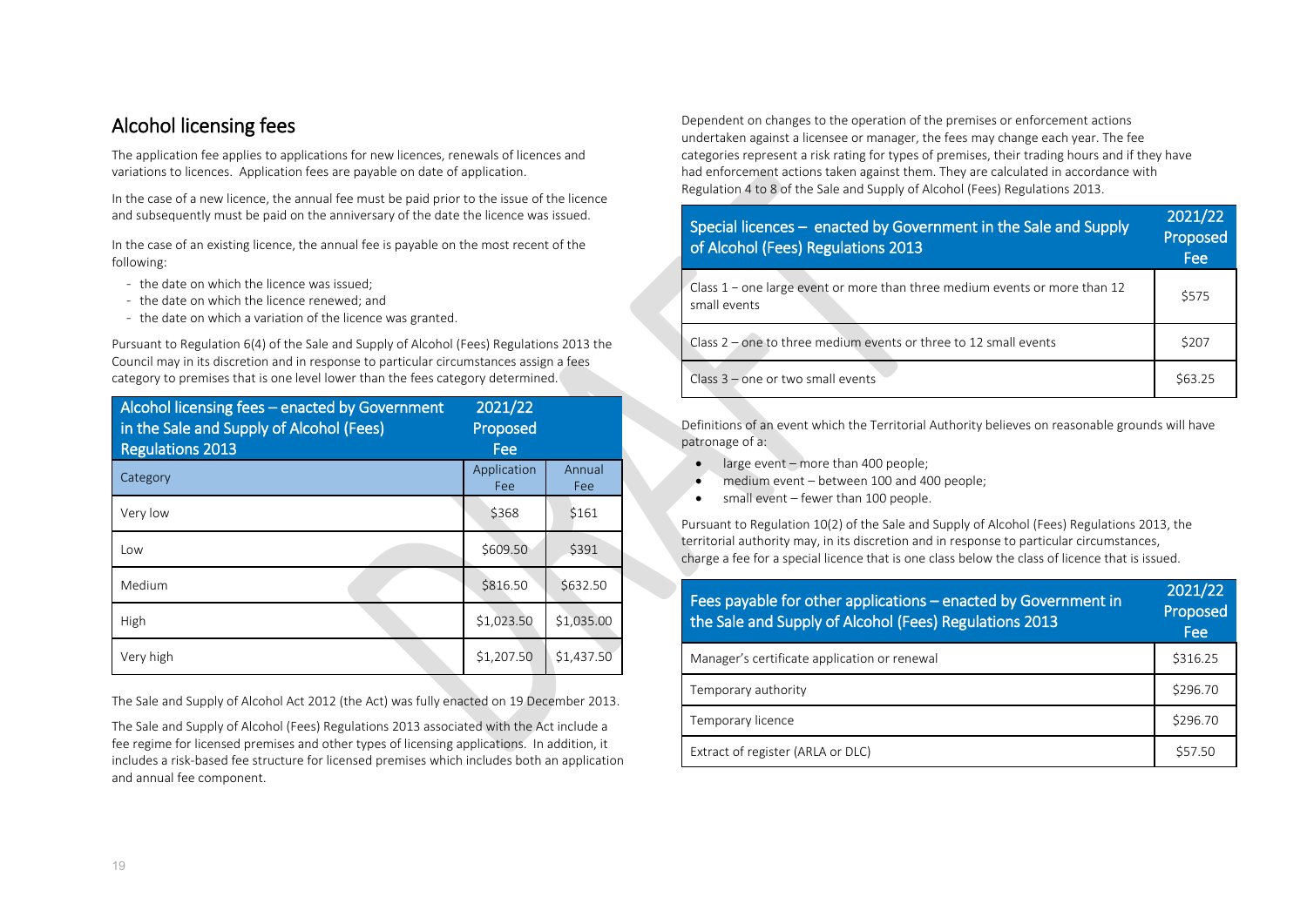#### Trade waste fees

| <b>Trade Waste Administrative</b><br>Charges                      | 2021/22<br>Proposed<br>Fee |                                                                       |
|-------------------------------------------------------------------|----------------------------|-----------------------------------------------------------------------|
| A1: Compliance monitoring                                         | \$163                      | per hour plus consumables (see<br>laboratory charges)                 |
| A2: Trade waste application fee<br>(permitted)                    | \$243                      | includes the first 1.5 hours, \$163<br>per hour thereafter            |
| A2: Trade waste application fee<br>(controlled/conditional)       | \$405                      | includes the first 2.5 hours, \$163<br>per hour thereafter            |
| A3: Inspection for non-compliance                                 | \$243                      |                                                                       |
| A5: Temporary discharge application<br>and discharge fee          | \$163                      | includes the first hour, \$163 per<br>hour thereafter (based on risk) |
| A6: Annual tradewaste management<br>fee (permitted)               | \$243                      |                                                                       |
| A6: Annual tradewaste management<br>fee (controlled/ conditional) | \$405                      |                                                                       |

# Residential Pool Fencing

#### – Building (Pools) Amendment Act 2016

| <b>Residential Pool Fencing</b> | 2021/22<br><b>Proposed Fee</b> |          |
|---------------------------------|--------------------------------|----------|
| Compliance Inspection fee       | \$163                          | Per hour |
| Administration fee              | \$108                          | Per hour |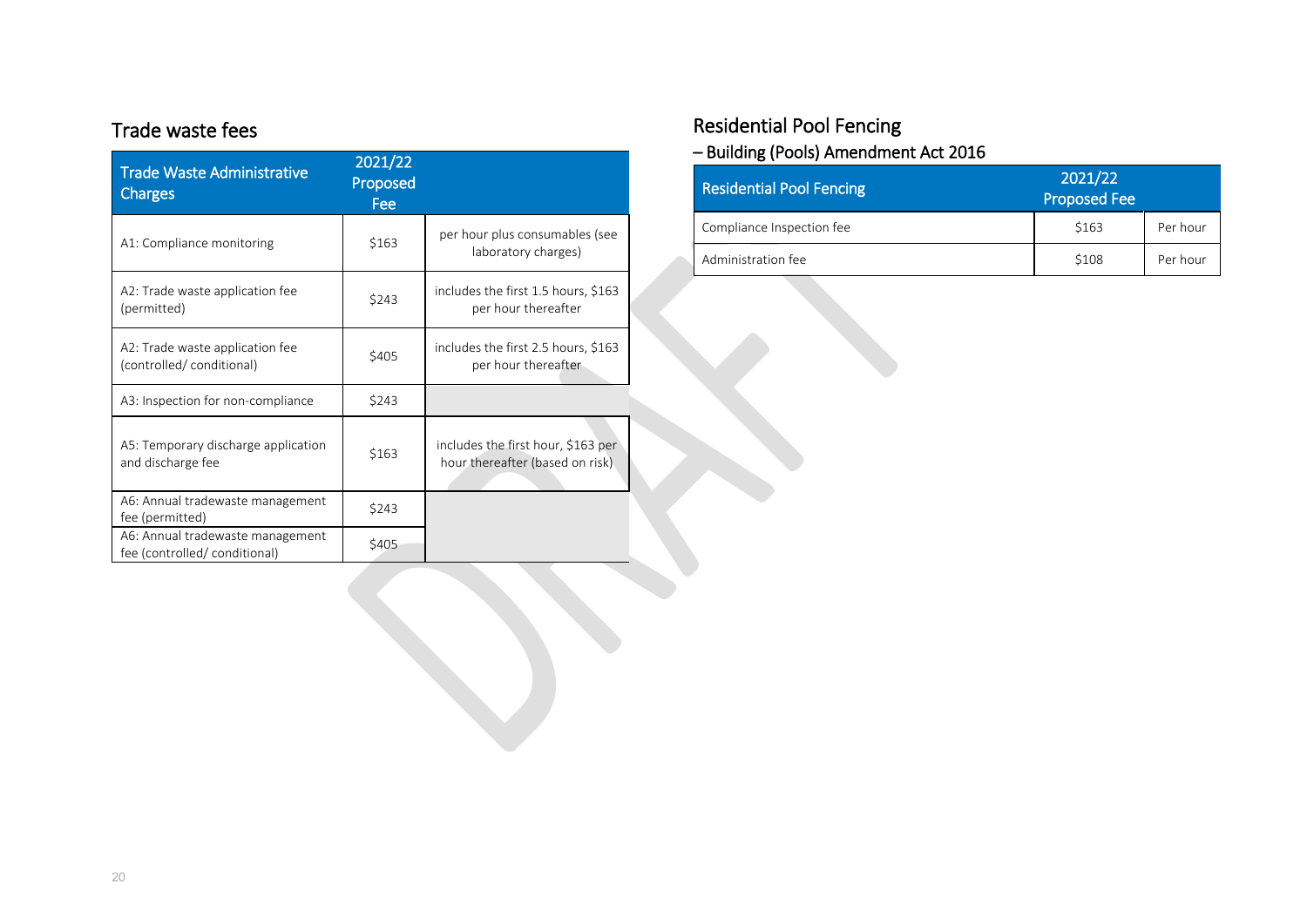| General compliance fees - Environmental Standards |
|---------------------------------------------------|
| $\frac{1}{2}$                                     |

| <b>General Compliance Fees</b>                                                                                                                                    | 2021/22<br><b>Proposed Fee</b>                                     |                                                                                                              |
|-------------------------------------------------------------------------------------------------------------------------------------------------------------------|--------------------------------------------------------------------|--------------------------------------------------------------------------------------------------------------|
| General activities including processing licence<br>and permit applications, and annual renewal<br>of any licence or permit including trading in<br>public places. | \$163                                                              | per hour deposit<br>$(5163$ per hour<br>thereafter)                                                          |
| Removal of litter/overhanging trees/shrubs or<br>obstructions encroaching, or on road reserve<br>or Council land                                                  | Cost incurred for<br>removal                                       |                                                                                                              |
| Noise control – seizure fee (noise making<br>equipment)                                                                                                           | \$249                                                              | plus \$36 each<br>additional callout<br>plus any additional<br>towage fee related to<br>seizure of a vehicle |
| Noise control - additional callout                                                                                                                                | \$36                                                               |                                                                                                              |
| Noise control - alarm deactivation fee                                                                                                                            | Cost of service<br>plus 20%                                        |                                                                                                              |
| Amusement devices*                                                                                                                                                | $1 \times 11.50$<br>$2 \times 13.80$<br>3 x \$16.10<br>4 x \$18.40 |                                                                                                              |
| Environmental Compliance Officer hourly rate                                                                                                                      | \$163                                                              | per hour                                                                                                     |
| Administration Officer hourly rate                                                                                                                                | \$108                                                              | per hour                                                                                                     |
| Return of non-compliant signs                                                                                                                                     | \$54                                                               |                                                                                                              |

| Abandoned vehicles       | 2021/22<br>Proposed<br>Fee |              |
|--------------------------|----------------------------|--------------|
| Towage and recovery cost | Cost plus 20%              |              |
| Daily storage fee        | \$5.40                     | daily charge |

\*Amusement devices: Fees are set in the Amusement Device Regulations 1978. The Machinery Act 1950 defines an amusement device.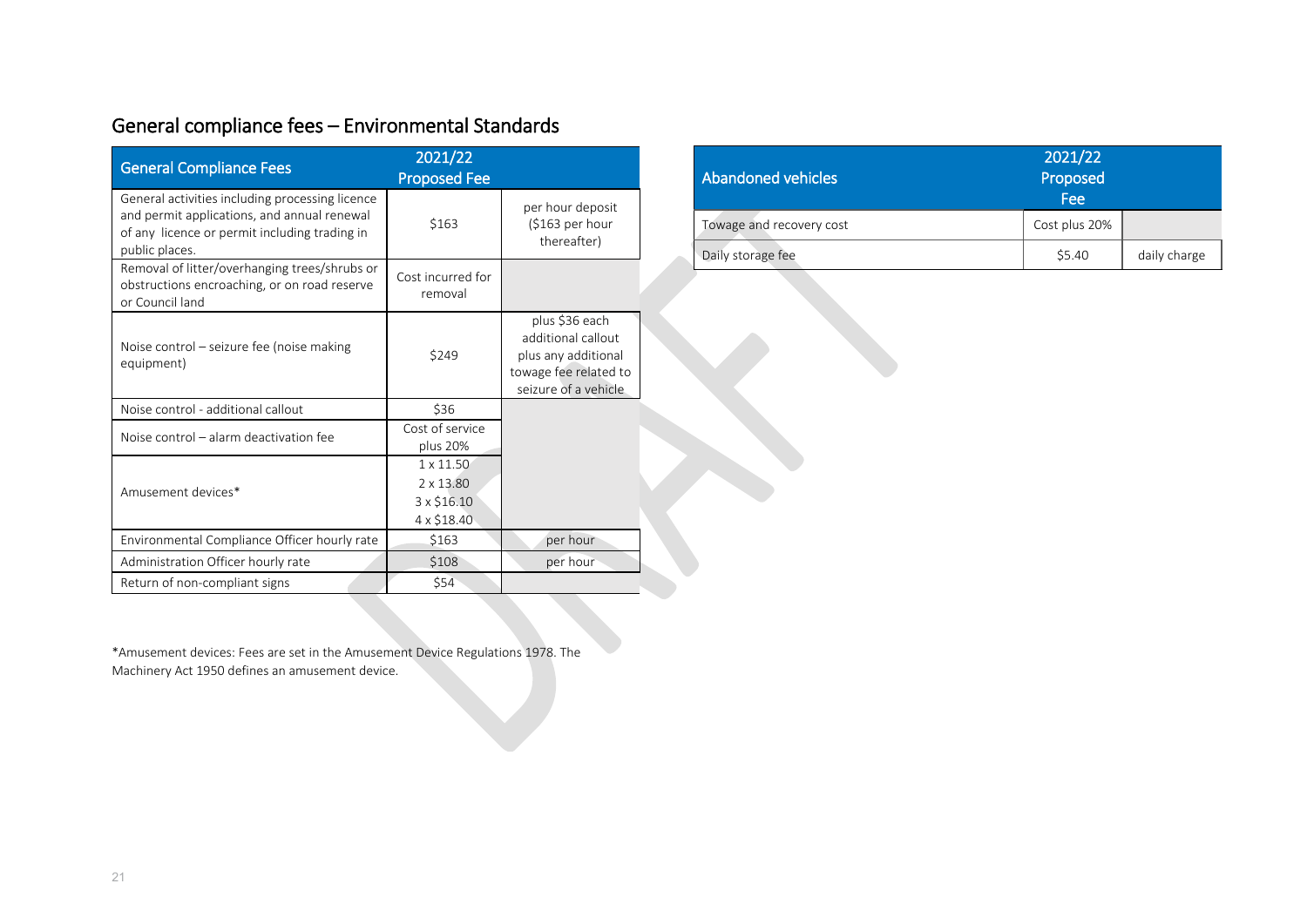#### Districtwide cemetery charges

The Council has an arrangement with certain funeral homes that provide services within the district to collect fees detailed in these cemetery charges on behalf of the Council. In return, the funeral homes keep 15% of any total fee to cover their administration costs associated with collecting these fees.

Cemetery charges will be reviewed regularly to ensure that they are consistent with the Council's revenue and financing policy.

| Districtwide cemetery charges   | 2021/22<br><b>Proposed Fee</b>            |                                               |
|---------------------------------|-------------------------------------------|-----------------------------------------------|
| Purchase of right for burial    | Deceased was<br>living in the<br>district | Deceased was<br>living out of the<br>district |
| Services burial plot            | No charge                                 | No charge                                     |
| Services cremation plot         | No charge                                 | No charge                                     |
| Monumental and lawn area plots  | \$1,811                                   | \$3,825                                       |
| Cremation garden and beam plots | \$1,008                                   | \$2,917                                       |
| Infant plots (under 1 year)     | \$807                                     | \$807                                         |
| Natural burial plot             | \$2,198                                   | \$4,160                                       |

| Districtwide cemetery charges                   | 2021/22<br><b>Proposed Fee</b>            |                                               |
|-------------------------------------------------|-------------------------------------------|-----------------------------------------------|
| Interment fees                                  | Deceased was<br>living in the<br>district | Deceased was<br>living out of the<br>district |
| <b>Burial</b> fee                               | \$1,159                                   | \$1,159                                       |
| Burial fee child (under 15 years)               | \$580                                     | \$580                                         |
| Burial fee (Saturday)                           | \$2,012                                   | \$2,012                                       |
| Burial fee child (under 15 years) (Saturday)    | \$1,006                                   | \$1,006                                       |
| Burial fee infants (under 1 year)               | No charge                                 | No charge                                     |
| Ashes interment                                 | \$154                                     | \$154                                         |
| Ashes interment child (under 15 years)          | <b>\$77</b>                               | \$77                                          |
| Natural burial fee                              | \$1,159                                   | \$1,159                                       |
| Natural burial fee child (under 15 years)       | \$580                                     | \$580                                         |
| Oversized casket fee (additional to burial fee) | \$290                                     | \$290                                         |
| Extra charges                                   | Deceased was<br>living in the<br>district | Deceased was<br>living out of the<br>district |
| Monumental permit                               | \$160                                     | \$160                                         |
| Hire of lowering device                         | \$111                                     | \$111                                         |
| Hire of grass mats                              | \$111                                     | \$111                                         |
| Burial disinterment fee                         | \$2,000                                   | \$2,000                                       |
| Cremation disinterment fee                      | \$170                                     | \$170                                         |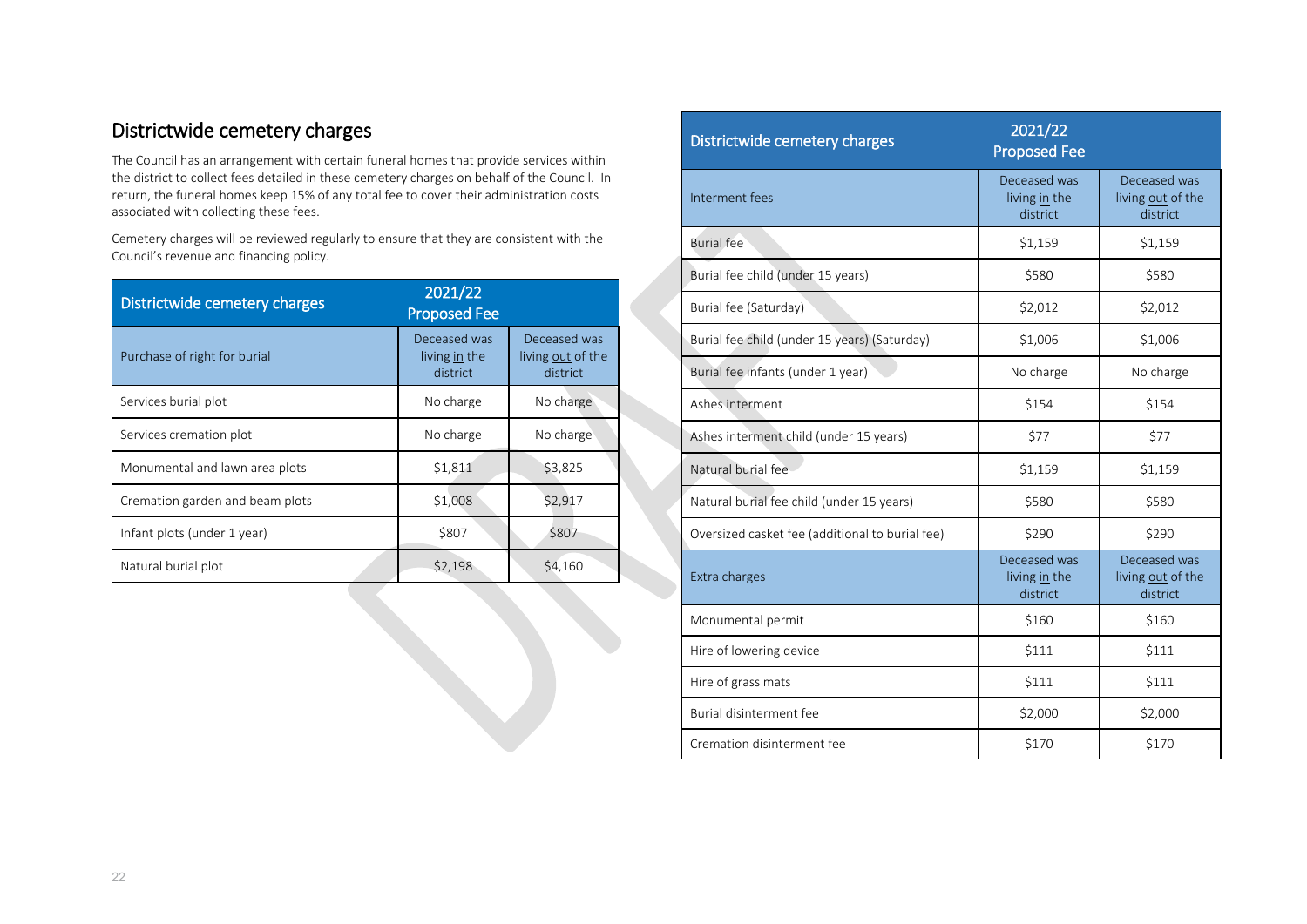| <b>Housing for Older</b><br>Persons - weekly<br>rental charges   |                                                   | 2021/22<br><b>Proposed Fee</b>                                      |                                                                                                |
|------------------------------------------------------------------|---------------------------------------------------|---------------------------------------------------------------------|------------------------------------------------------------------------------------------------|
| Accommodation<br>category                                        | Address                                           | New average<br>weekly rent<br>effective<br>1 July 2021 <sup>3</sup> | New average weekly<br>rent effective 1 July<br>2021 (tenants pre<br>30 June 2015) <sup>4</sup> |
| Category A<br>Single bedroom unit<br>built pre-1960              | Tahuna Flats,<br>Units 1-8, Kirk<br>Street, Ōtaki | \$167                                                               | \$167                                                                                          |
| Category B<br>Single bedroom unit<br>built post-1970             | Oakley Court,<br>Eatwell Avenue.<br>Paraparaumu   | \$167                                                               | \$167                                                                                          |
|                                                                  | Te Atiawa Flats,<br>Donovan Road,<br>Paraparaumu  | \$167                                                               | \$167                                                                                          |
|                                                                  | Arnold Grove,<br>Paraparaumu                      | \$167                                                               | \$167                                                                                          |
|                                                                  | Wipata Flats,<br>Wellington Road,<br>Paekākāriki  | \$167                                                               | \$167                                                                                          |
| Category C<br>Single or double<br>bedroom unit built<br>pre-1970 | Kainga Flats,<br>Aotaki Street,<br>Ōtaki          | \$167                                                               | \$167                                                                                          |

<span id="page-22-1"></span><span id="page-22-0"></span>

|  | Accommodation<br>category                                        | Address                                                               | New average<br>weekly rent<br>effective<br>1 July 2021 <sup>3</sup> | New average weekly<br>rent effective 1 July<br>2021 (tenants pre<br>30 June 2015) <sup>4</sup> |
|--|------------------------------------------------------------------|-----------------------------------------------------------------------|---------------------------------------------------------------------|------------------------------------------------------------------------------------------------|
|  | Category C<br>Single or double<br>bedroom unit built<br>pre-1970 | Tahuna Flats,<br>Units 15 & 16 Kirk<br>Street, Ōtaki                  | \$167                                                               | \$167                                                                                          |
|  |                                                                  | Paterson Court,<br>Kirk Street, Ōtaki                                 | \$167                                                               | \$167                                                                                          |
|  | Category D<br>Double bedroom unit<br>post-1970                   | Wipata Flats, Unit<br>36B Wellington<br>Road, Paekākāriki             | \$167                                                               | N/A                                                                                            |
|  |                                                                  | Tahuna Flats,<br>units 9, 10, 11, 12,<br>17, 18 Kirk Street,<br>Ōtaki | \$167                                                               | \$167                                                                                          |
|  |                                                                  | Hadfield Court, Te<br>Rauparaha Street,<br>Ōtaki                      | \$167                                                               | \$167                                                                                          |
|  |                                                                  | Repo Street,<br>Paraparaumu                                           | \$167                                                               | \$167                                                                                          |
|  | Category D<br>Double bedroom unit<br>post-1970                   | Oakley Court<br>Eatwell Avenue,<br>Paraparaumu                        | \$167                                                               | \$167                                                                                          |
|  | Category E<br>Single bedroom units<br>(Waikanae)                 | Belvedere<br>Avenue, Waikanae                                         | \$167                                                               | \$167                                                                                          |

# Housing for Older Persons - weekly rental charges

 $^3$  Final application by unit to be determined to achieve 80% cost recovery through user pay.

<sup>4</sup> Final application by unit to be determined to achieve 80% cost recovery through user pay.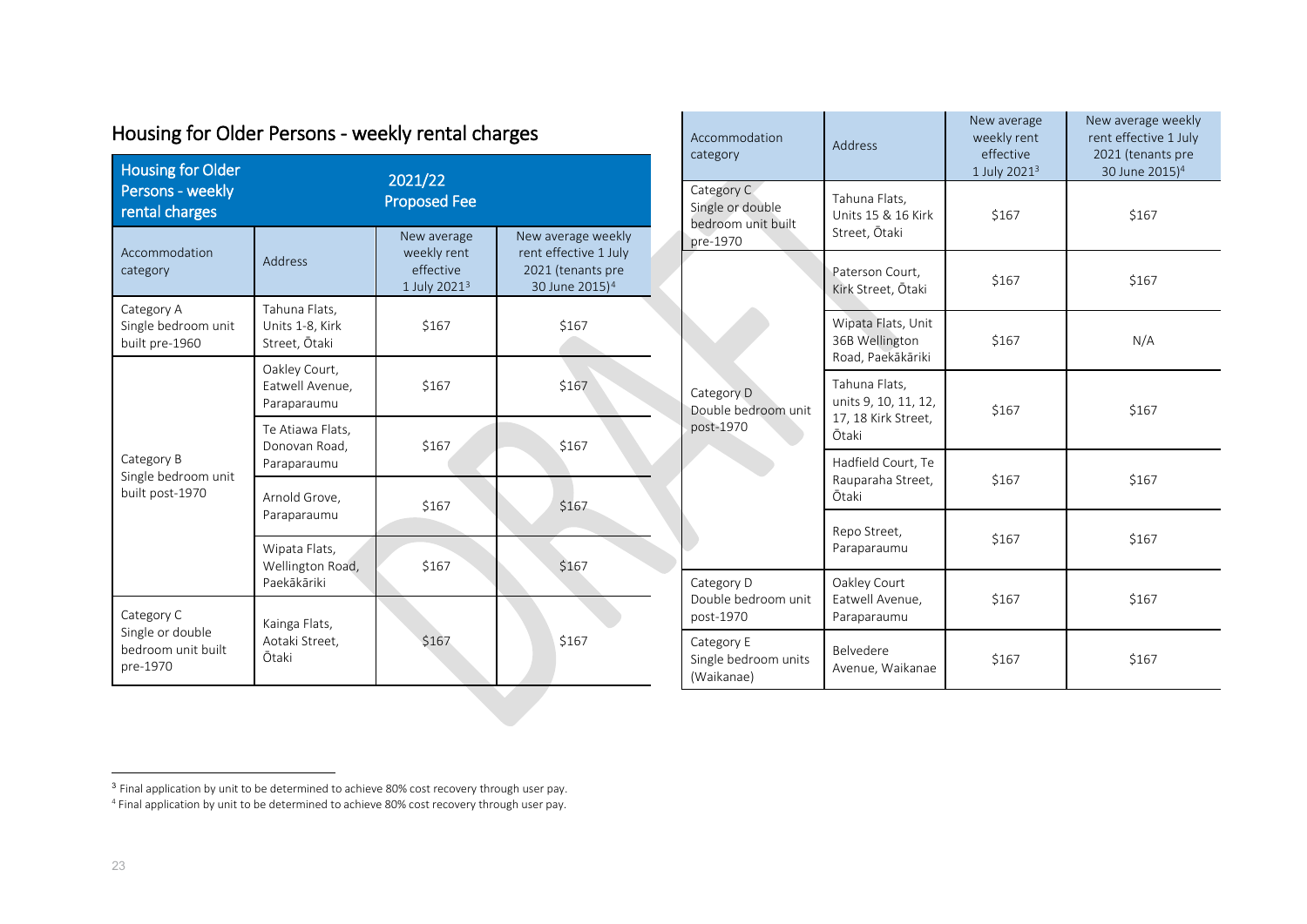# Swimming Pool Charges

| <b>Swimming Pool charges</b>                                                                   | 2021/22<br><b>Proposed Fee</b> |
|------------------------------------------------------------------------------------------------|--------------------------------|
| Adult per swim <sup>5</sup>                                                                    | \$5.40                         |
| Child per swim <sup>6</sup>                                                                    | \$3.30                         |
| Under 5 years old swim                                                                         | \$1.80                         |
| Adult swimming with child under five years of age                                              | \$1.80                         |
| Community services cardholder per swim                                                         | \$3.30                         |
| Senior citizen (65 years of age and over)                                                      | \$3.30                         |
| Student <sup>7</sup>                                                                           | \$3.30                         |
| Spectators <sup>8</sup>                                                                        | \$1.00                         |
| Aquafit Adult per class                                                                        | \$6.50                         |
| Aquafit Senior per class                                                                       | \$6.00                         |
| Hydroslide (Waikanae and Coastlands Aquatic Centre - unlimited use<br>per visit) <sup>9</sup>  | \$2.50                         |
| Family pass (family of four, minimum of one adult or maximum of two<br>adults)                 | \$13.00                        |
| - Cost for each extra family member                                                            | \$2.80                         |
| Family pass plus hydroslide (family of four, minimum of one adult or<br>maximum of two adults) | \$21.10                        |
| - Cost for each extra family member                                                            | \$2.80                         |
| - Cost for extra slide pass                                                                    | \$2.50                         |

<span id="page-23-2"></span><span id="page-23-1"></span><span id="page-23-0"></span>

| <b>Swimming Pool charges</b>                                                            | 2021/22<br><b>Proposed Fee</b> |
|-----------------------------------------------------------------------------------------|--------------------------------|
| Group discount adult (10 or more)                                                       | \$4.90                         |
| Group discount child (10 or more)                                                       | \$3.00                         |
| Spa and/or sauna (Coastlands Aquatic Centre) in addition to pool<br>entry <sup>10</sup> | \$2.00                         |
| Spa (Waikanae Pool) in addition to pool entry <sup>10</sup>                             | \$1.00                         |
| Spa and/or sauna (Otaki Pool) in addition to pool entry <sup>10</sup>                   | \$2.00                         |
| Adult 10 swim                                                                           | \$48.50                        |
| Child 10 swim                                                                           | \$29.80                        |
| Community Services Cardholder 10 swim                                                   | \$33.20                        |
| 65 years of age and over 10 swim                                                        | \$33.20                        |
| Aquafit adult 10 swim                                                                   | \$58.70                        |
| Aquafit senior 10 swim                                                                  | \$54.10                        |
| Adult 20 swim                                                                           | \$91.60                        |
| Child 20 swim                                                                           | \$56.40                        |
| Adult 30 swim                                                                           | \$129.30                       |
| Child 30 swim                                                                           | \$79.60                        |
| Adult 50 swim                                                                           | \$202.00                       |
| Child 50 swim                                                                           | \$124.30                       |

<sup>5</sup> Adult 16 years plus

 $6$  Child 5-15 years

<sup>7</sup> On supply of a student ID

<sup>8</sup> No charge for learn to swim, swim club parents and non-swimming parents / caregivers of under 8's

<sup>9</sup> Adults accompanying an under 8 slide user do not pay the hydroslide fee

<sup>10</sup> Spa and/or sauna only (ie no swim) at applicable pool entry rate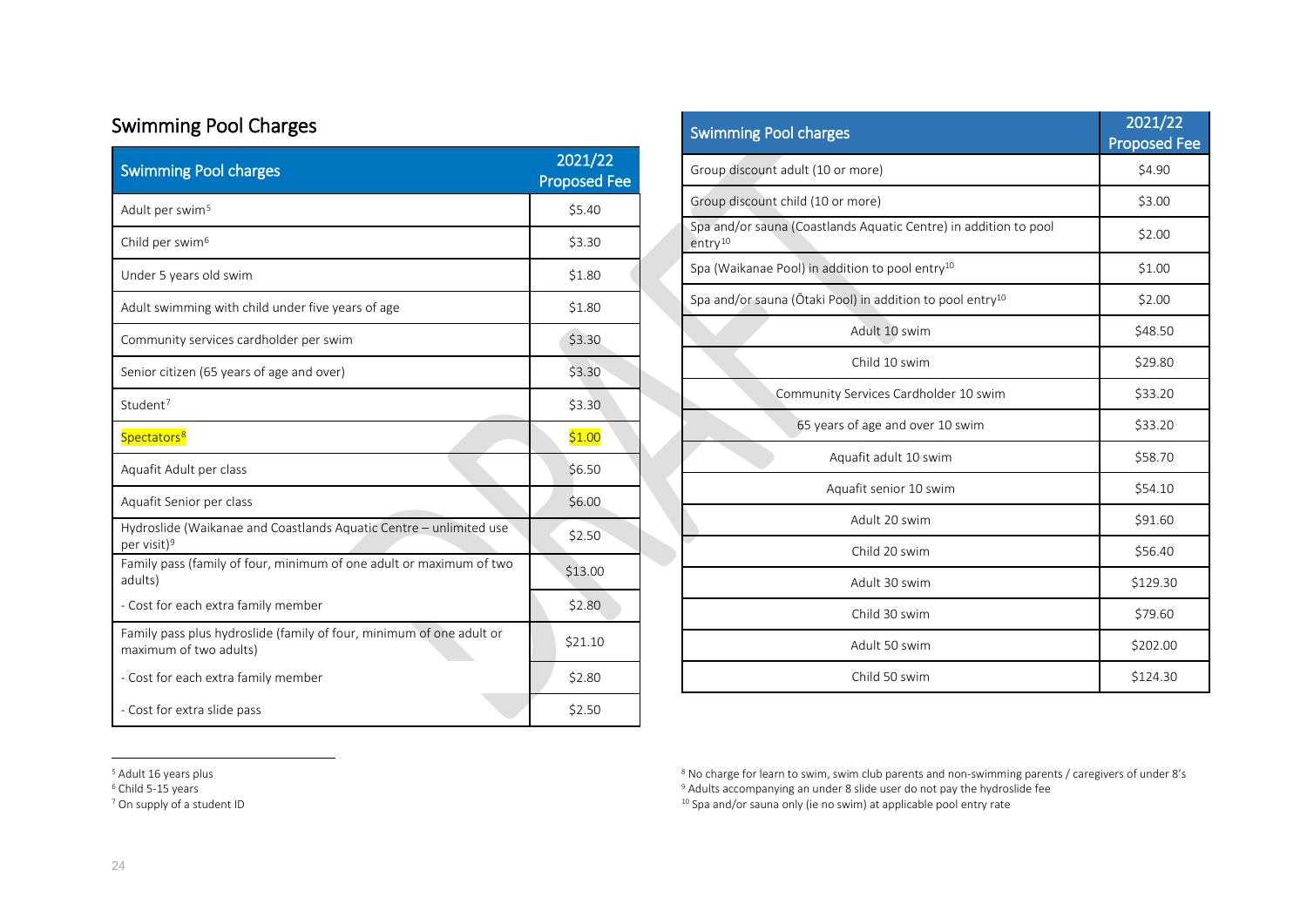# Swimming pools charges (continued)

| <b>Swimming Pool charges</b>                                                                                                | 2021/22<br>Proposed<br>Fee                      |                                                                |
|-----------------------------------------------------------------------------------------------------------------------------|-------------------------------------------------|----------------------------------------------------------------|
| Swimming pool complex hire - Coastlands Aquatic Centre*<br>(peak)                                                           | \$425                                           | per hour                                                       |
| Swimming pool complex hire - Coastlands Aquatic Centre*<br>(off-peak**)                                                     | \$220                                           | per hour                                                       |
| Swimming pool complex hire - Otaki*                                                                                         | \$110                                           | per hour                                                       |
| Swimming pool complex hire - Waikanae*                                                                                      | \$320                                           | per hour                                                       |
| Competitive events                                                                                                          | plus per head<br>entry at<br>applicable<br>rate |                                                                |
| Lane hire                                                                                                                   | \$8.50                                          |                                                                |
| Lane hire - per head entry charge <sup>11</sup>                                                                             | \$1.00                                          | per head<br>entry                                              |
| School lane hire (Lessons only - not using Kāpiti Coast<br>aquatics instructors)                                            | \$8.50                                          | per hour per<br>lane                                           |
| School Groups Learn to Swim - Using Kāpiti Coast aquatics<br>instructors (no lane hire charge and minimum numbers<br>apply) | \$4.00                                          | per child                                                      |
| Commercial lane hire                                                                                                        | \$12.70                                         | per hour<br>plus per<br>head entry<br>at<br>applicable<br>rate |

<span id="page-24-0"></span>

| <b>Meeting Room Hire (Coastlands Aquatic Centre</b><br>only) | 2021/22<br>Proposed<br>Fee |              |
|--------------------------------------------------------------|----------------------------|--------------|
| <b>Community Groups</b>                                      | \$13.00                    | per hour     |
| <b>Community Groups</b>                                      | \$47.70                    | half day use |
| <b>Community Groups</b>                                      | \$79.80                    | full day use |
| Commercial Use                                               | \$21.50                    | per hour     |
| Commercial Use                                               | \$85.00                    | half day use |
| Commercial Use                                               | \$148.10                   | full day use |

<sup>11</sup> Lane hire per head applies to clubs and community groups not covered by commercial fees

\*Subject to discretion of pool management depending on availability

\*\*After 4pm Saturday and Sunday, after 7pm weekdays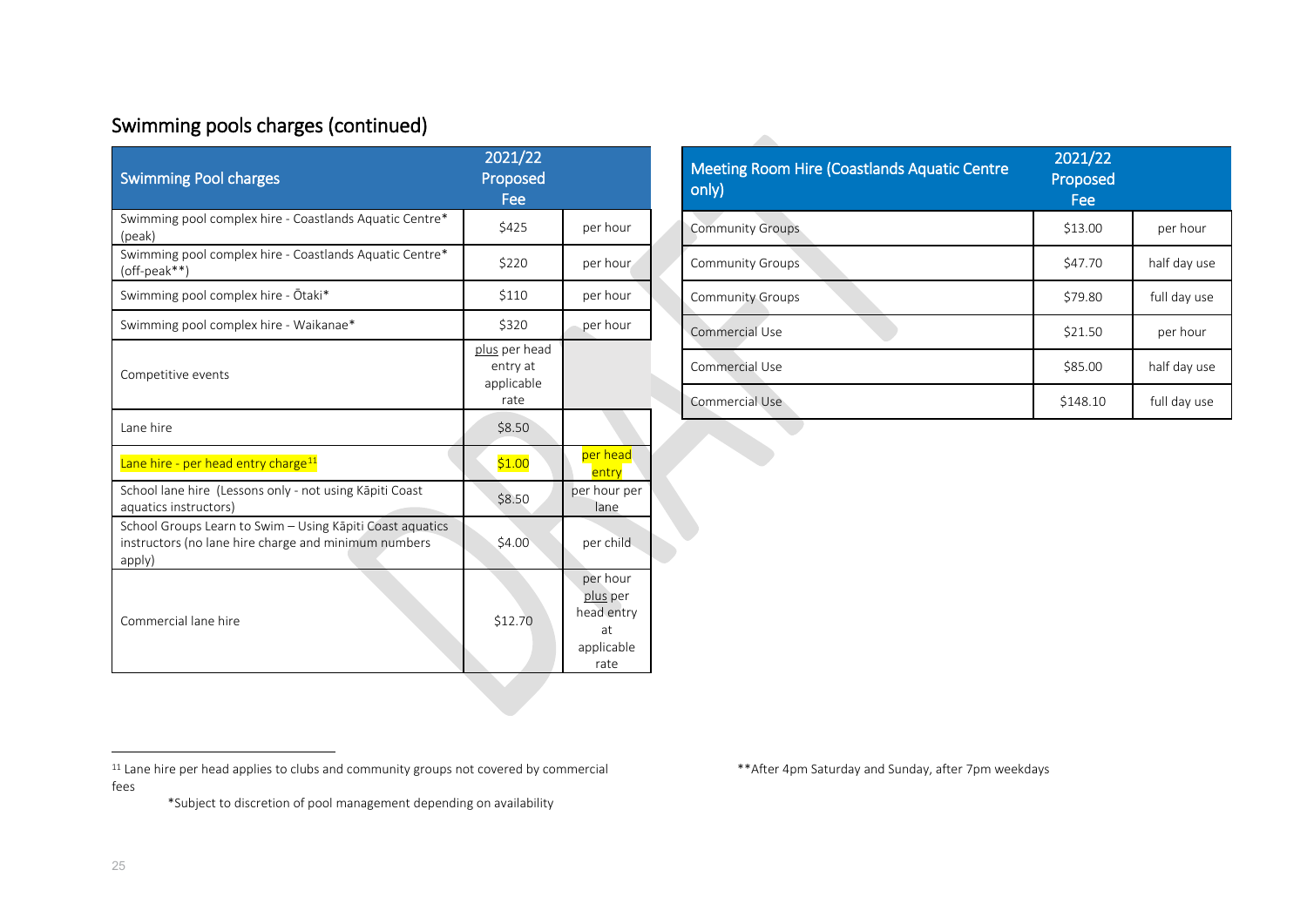# Swimming pools charges (continued)

| <b>Aquatic Programmes, Events and Activities</b> |                                                                                                                                                             | 2021/22<br>Proposed<br>Fee |                                                                     |
|--------------------------------------------------|-------------------------------------------------------------------------------------------------------------------------------------------------------------|----------------------------|---------------------------------------------------------------------|
|                                                  | Throughout the year the Council may organise targeted<br>aquatic events/activity programmes.                                                                |                            |                                                                     |
| Targeted aquatic events/activity<br>programmes   | Each programme may involve an actual and reasonable<br>participation fee that will be determined in accordance<br>with the nature of the event or activity. |                            |                                                                     |
|                                                  | The participation fee will be authorised by the relevant<br>group manager acting under general delegated<br>authority.                                      |                            |                                                                     |
| Learn to swim                                    |                                                                                                                                                             | \$13.30                    | per lesson<br>(depends on<br>the number<br>of weeks in<br>the term) |
| Learn to Swim: Private lessons                   |                                                                                                                                                             | \$24.50                    | 20 minute<br>lesson                                                 |
| Learn to Swim: Private lessons                   |                                                                                                                                                             | \$35.00                    | 30 minute<br>lesson                                                 |
| Learn to Swim: Private lessons                   |                                                                                                                                                             | \$15.00                    | Special<br>needs                                                    |
| Learn to Swim: Private Lesson (2 students)       |                                                                                                                                                             | \$28.00                    | 20 minute<br>lesson                                                 |
| Learn to Swim: Private Lesson (2 students)       |                                                                                                                                                             | \$45.00                    | 30 minute<br>lesson                                                 |
| Aquatic (Small Group) programmes                 |                                                                                                                                                             | \$65.00                    | 10 week<br>term                                                     |
| Aquatic (Small Group) programmes                 |                                                                                                                                                             | \$7.50                     | casual visit                                                        |
| Waikanae Pool - BBQ hire                         |                                                                                                                                                             | \$10.00                    | per hour                                                            |
| Waikanae Pool - BBQ bond                         |                                                                                                                                                             | \$20.00                    |                                                                     |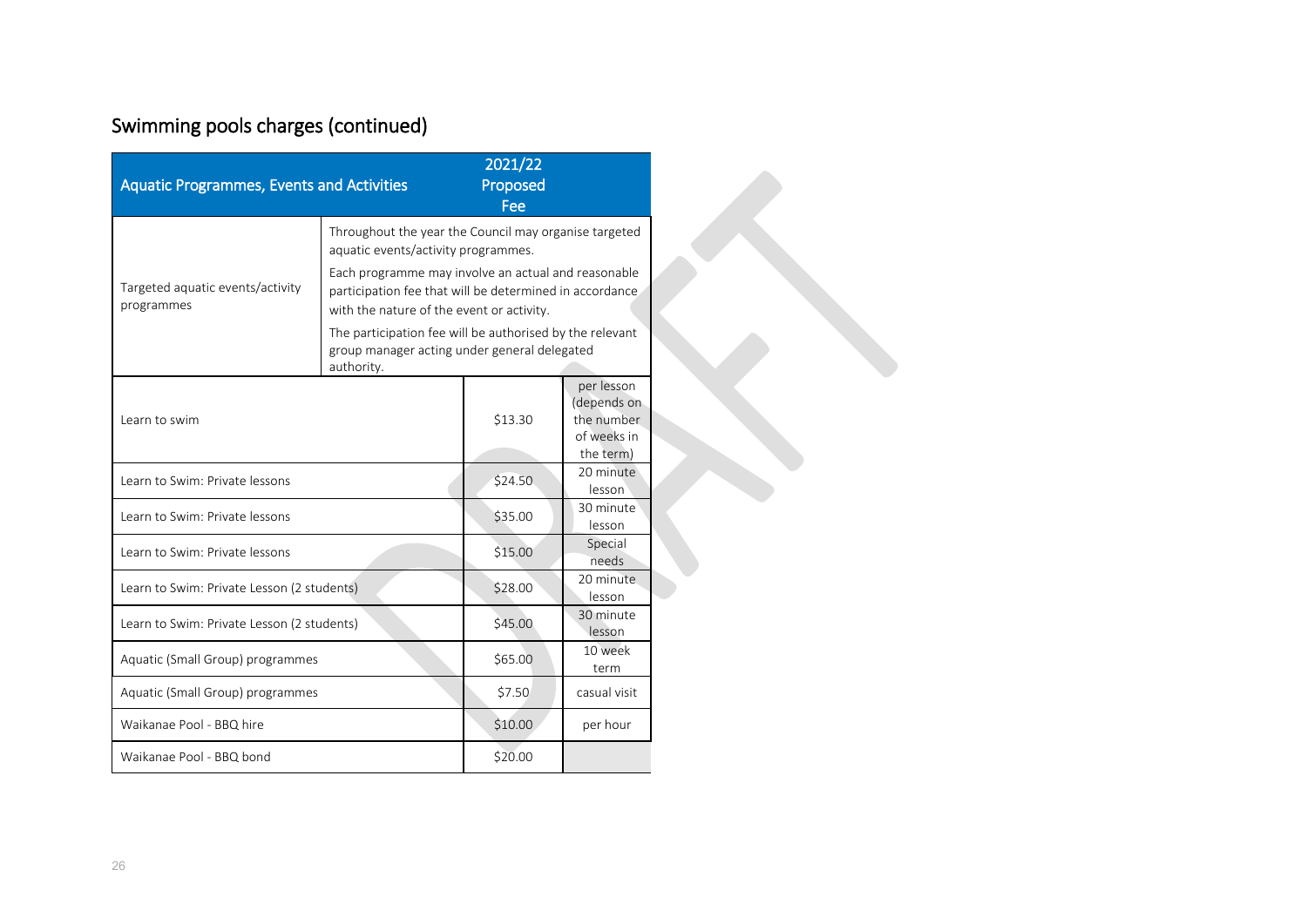# Sportsgrounds charges (per season)

Fees include access to changing facilities where applicable.

These fees exclude junior sport.

| Sports activity (seasonal) | 2021/22<br>Proposed<br>Fee |                    |
|----------------------------|----------------------------|--------------------|
| Cricket (grass)            | \$1,461                    | per block          |
| Cricket (artificial)       | \$646                      | per block          |
| Croquet                    | \$1,135                    | per grass<br>court |
| Netball                    | \$220                      | per court          |
| Rugby                      | \$733                      | per field          |
| Rugby league               | \$733                      | per field          |
| Football                   | \$733                      | per field          |
| Softball                   | \$733                      | per field          |
| Tennis                     | \$146                      | per court          |
| Touch                      | \$364                      | per field          |
| League tag                 | \$364                      | per field          |
| Twilight football          | \$181                      | per field          |

| <b>Sports activity (one-off bookings)</b> | 2021/22<br>Proposed<br>Fee |           |
|-------------------------------------------|----------------------------|-----------|
| Cricket (grass)                           | \$204                      | per block |
| Cricket (artificial)                      | \$87                       | per block |
| Netball                                   | \$17                       | per court |
| Rugby                                     | \$116                      | per field |
| Rugby league                              | \$116                      | per field |
| Football                                  | \$116                      | per field |
| Softball                                  | \$95                       | per field |
| Tennis                                    | \$12                       | per court |
| Touch                                     | \$80                       | per field |
| League tag                                | \$80                       | per field |
| Off season field marking*                 | \$311                      | per field |

\* Conditions apply

#### Reserve land rentals

| Reserve land rentals                | 2021/22 Proposed Fee |
|-------------------------------------|----------------------|
| Clubs with alcohol licences         | <b>\$913</b>         |
| Clubs without alcohol licences      | \$457                |
| Craft, hobbies and other activities | \$367                |
| Educational (standard)              | \$222                |
| Youth and service                   | \$222                |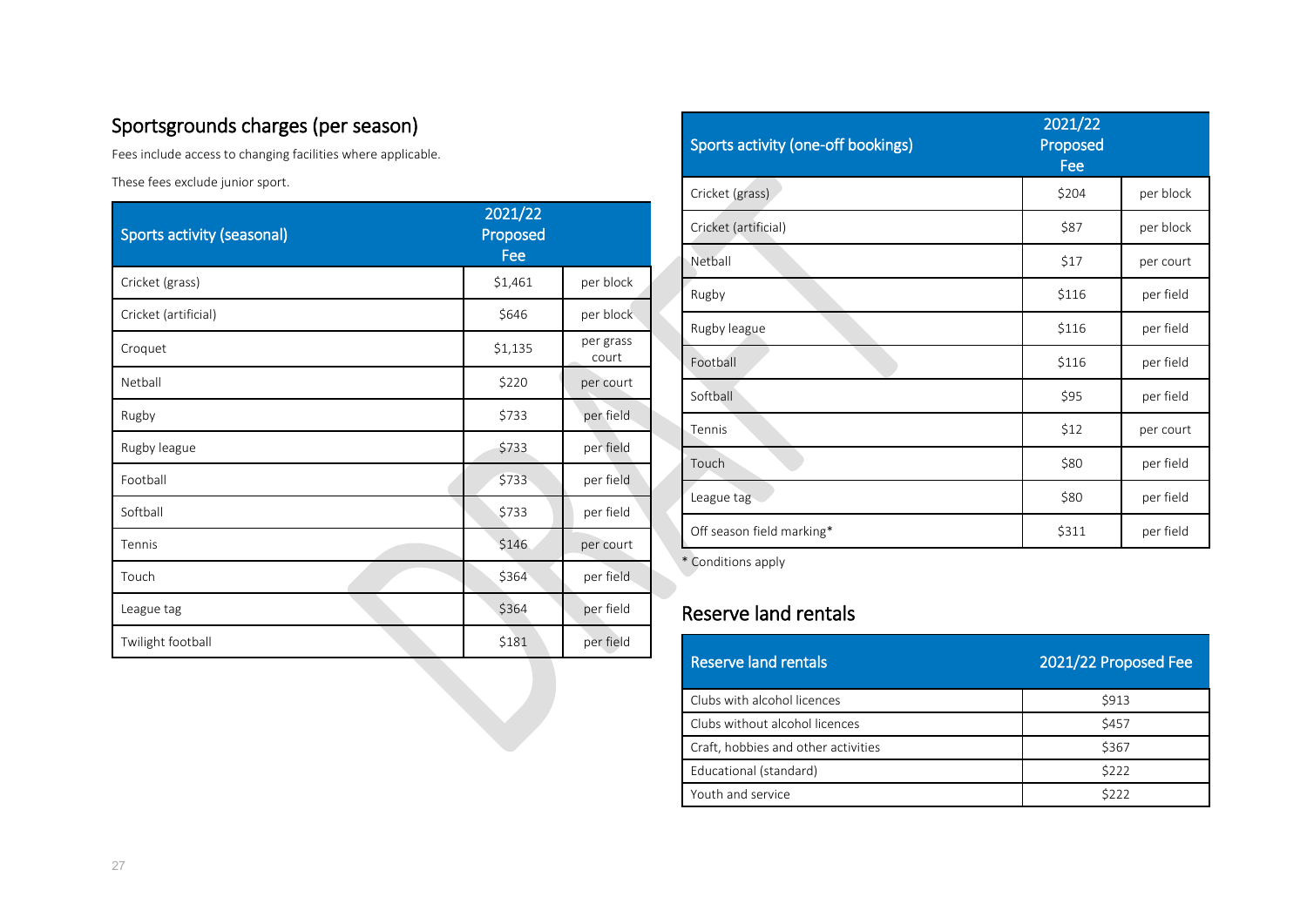# Hall hire charges

| <b>Hall hire charges</b>                                                                                                                                                                                                                                                                                                                                                                                                                                        | 2021/22<br>Proposed<br>Fee |                                                           |  |  |
|-----------------------------------------------------------------------------------------------------------------------------------------------------------------------------------------------------------------------------------------------------------------------------------------------------------------------------------------------------------------------------------------------------------------------------------------------------------------|----------------------------|-----------------------------------------------------------|--|--|
| Hall Hire Conditions:<br>Any booking that alcohol is present and the event is after 5pm a bond of \$767 is<br>required<br>Bookings for sports activities there will be a bond of \$375                                                                                                                                                                                                                                                                          |                            |                                                           |  |  |
| Fees are payable at the time of booking<br>No booking fees applied if cancelled more than 28 days before the hire date<br>30% booking fees chargeable if cancelled less than 28 days before the hire date<br>\$2 coin user-pays system for heaters are available in the following venues: Otaki,<br>Paraparaumu, Raumati South, Paekākāriki memorial halls, and the Waikanae<br>Community Hall<br>All hall bookings are at Council's discretion in all respects |                            |                                                           |  |  |
| Hall                                                                                                                                                                                                                                                                                                                                                                                                                                                            | Per Hour<br>Charge Rate    | Per Hour Charge Rate<br>- for 4 hours or more<br>bookings |  |  |
| Paekākāriki Memorial Hall                                                                                                                                                                                                                                                                                                                                                                                                                                       | \$15.90                    | \$12.70                                                   |  |  |
| Paekākāriki tennis club hall                                                                                                                                                                                                                                                                                                                                                                                                                                    | \$12.70                    | \$6.70                                                    |  |  |
| Raumati South Memorial Hall - Main Hall                                                                                                                                                                                                                                                                                                                                                                                                                         | \$15.90                    | \$12.70                                                   |  |  |
| Raumati South Memorial Hall - Supper room                                                                                                                                                                                                                                                                                                                                                                                                                       | \$12.70                    | \$12.30                                                   |  |  |
| Raumati South Memorial Hall - Whole complex                                                                                                                                                                                                                                                                                                                                                                                                                     | \$25.50                    |                                                           |  |  |
| Paraparaumu Memorial Hall - Main Hall                                                                                                                                                                                                                                                                                                                                                                                                                           | \$15.90                    |                                                           |  |  |
| Paraparaumu Memorial Hall - Supper room                                                                                                                                                                                                                                                                                                                                                                                                                         | \$12.70                    |                                                           |  |  |

| <b>Hall hire charges</b>                         | 2021/22<br>Proposed<br>Fee |                                                           |
|--------------------------------------------------|----------------------------|-----------------------------------------------------------|
| Hall                                             | Per Hour<br>Charge Rate    | Per Hour Charge Rate<br>- for 4 hours or more<br>bookings |
| Paraparaumu Memorial Hall - Whole complex        | \$25.50                    |                                                           |
| Waikanae Memorial Hall - Main Hall               | \$8.50                     | \$7.90                                                    |
| Waikanae Memorial Hall - Small Hall / Mezzanine  | \$7.90                     | \$6.70                                                    |
| Waikanae Memorial Hall - Whole complex           | \$25.50                    |                                                           |
| Waikanae Community Centre                        | \$48.20                    |                                                           |
| Waikanae Beach Community Hall                    | \$12.70                    |                                                           |
| Reikorangi Community Hall                        | \$12.70                    |                                                           |
| Ōtaki Memorial Hall - Main Hall                  | \$15.90                    |                                                           |
| Ōtaki Memorial Hall - Supper room                | \$12.70                    |                                                           |
| Ōtaki Memorial Hall - Whole complex              | \$25.50                    |                                                           |
| Mazengarb Sports complex                         | \$14.80                    |                                                           |
| Paraparaumu College gymnasium hall -<br>Weekends | \$17.00                    |                                                           |
| Paraparaumu College gymnasium hall - Weekdays    | \$33.90                    |                                                           |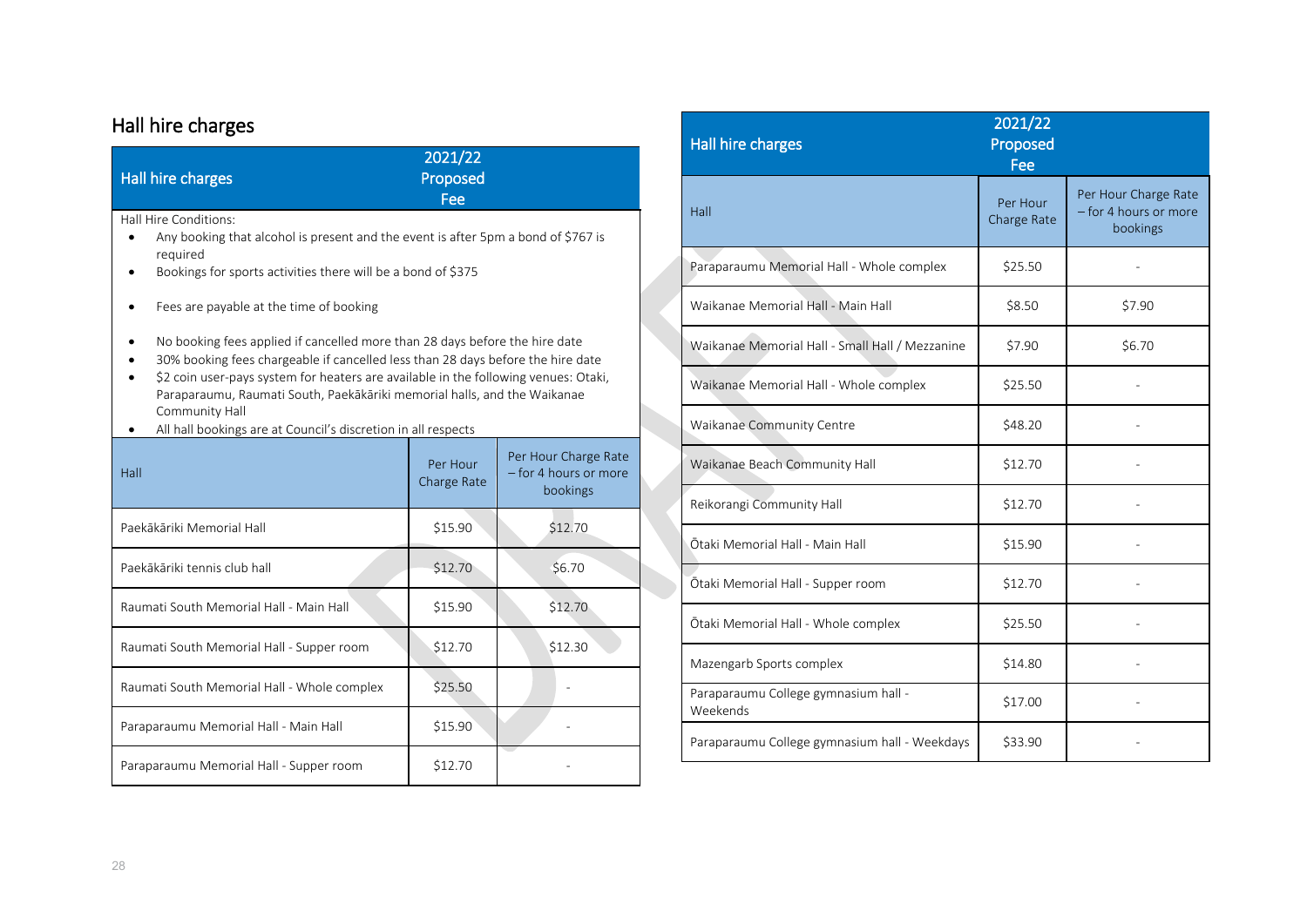# Library fees and charges

| Library fees and charges: Lending                                                                                                                                                                                           | 2021/22<br>Proposed                  |                   |
|-----------------------------------------------------------------------------------------------------------------------------------------------------------------------------------------------------------------------------|--------------------------------------|-------------------|
| Best seller books                                                                                                                                                                                                           | Fee<br>\$2.50                        | each              |
| DVDs - single*                                                                                                                                                                                                              | \$2.00                               |                   |
| DVDs - multi disc set*                                                                                                                                                                                                      | \$3.00                               |                   |
| Talking books                                                                                                                                                                                                               | No charge                            |                   |
|                                                                                                                                                                                                                             | 2021/22                              |                   |
| Library fees and charges: Loans and reserves                                                                                                                                                                                | Proposed<br>Fee                      |                   |
| Interloans (each)                                                                                                                                                                                                           | \$15.00                              | each              |
| International interloans (each)                                                                                                                                                                                             | \$38.00                              | each              |
| Library fees and charges: Membership                                                                                                                                                                                        | $\frac{2021}{22}$<br>Proposed<br>Fee |                   |
| Membership cards (replacement)                                                                                                                                                                                              | \$4.50                               |                   |
| Anyone living, working, owning property or studying on the<br>Kāpiti Coast can join the Kāpiti Coast District Libraries at no<br>charge and use the resources of all of our SMART Libraries.                                | Free                                 |                   |
| Horowhenua residents who do not meet the above criteria<br>can join Kāpiti Coast District Libraries and use Otaki,<br>Waikanae, Paraparaumu and Paekākāriki libraries. They do<br>not receive access to the SMART Libraries | Free                                 |                   |
|                                                                                                                                                                                                                             | \$2.50                               | per item          |
| Anyone who is not in either of these categories can either<br>join Kāpiti Coast District Libraries as a subscription member                                                                                                 | \$70                                 | for six<br>months |
| or pay prescribed fees                                                                                                                                                                                                      | \$140                                | Per<br>annum      |

| Library fees and charges: Other services        | 2021/22<br>Proposed<br>Fee |                                                                                                      |
|-------------------------------------------------|----------------------------|------------------------------------------------------------------------------------------------------|
| Faxes and scanning - local/national             | \$1.00                     | First page                                                                                           |
| Faxes and scanning - local/national             | \$0.50                     | Subsequent page                                                                                      |
| Faxes and scanning - international              | \$1.60                     | First page                                                                                           |
| Faxes and scanning - international              | \$0.50                     | Subsequent page                                                                                      |
| Historic photo service (personal use)           | \$5.00                     | per high-resolution<br>digital image emailed or<br>copied to a CD to<br>customer for personal<br>use |
| Historic photo service (commercial use)         | \$55                       | per high resolution<br>digital image emailed or<br>copied to a CD for<br>commercial purposes         |
| Laminating-A4                                   | \$2.20                     | per page                                                                                             |
| Laminating-A3                                   | \$4.20                     | per page                                                                                             |
| Photocopying and printing - black and white. A4 | \$0.20                     | per side                                                                                             |
| Photocopying and printing - black and white. A3 | \$0.30                     | per side                                                                                             |
| Photocopying and printing - colour per A4       | \$1.00                     | per side                                                                                             |
| Photocopying and printing – colour per A3       | \$2.00                     | per side                                                                                             |
| Library bags                                    | \$3.50                     | each                                                                                                 |

\* No charge for the profoundly deaf borrowers for DVDs.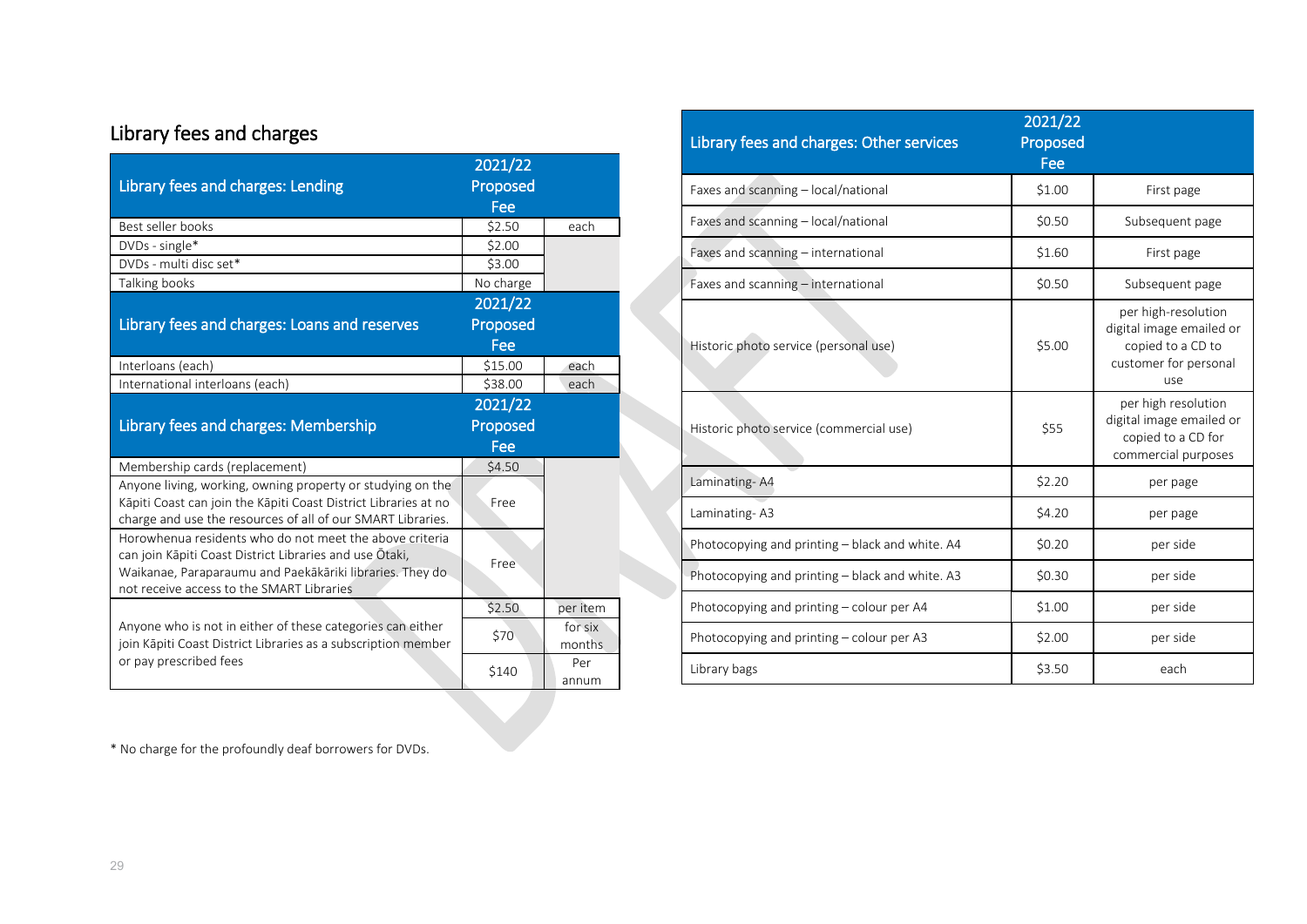| Library fees and charges: Other services     | 2021/22<br><b>Proposed Fee</b>              |                                        |
|----------------------------------------------|---------------------------------------------|----------------------------------------|
| Replacement of lost or damaged library items | Price varies<br>depending on<br>publication | plus<br>administration<br>fee per item |
| Administration Fee                           | \$5.20                                      | per item                               |
| eBook publishing                             | Price varies<br>depending on<br>publication |                                        |
| Purchase of library publications             | Price varies<br>depending on<br>publication |                                        |
| Digital and e-book workshops                 | \$30.00                                     | minimum per<br>session                 |
|                                              | \$50.00                                     | maximum per<br>session                 |
| Children's CDs and talking books             | No charge                                   |                                        |
| Internet                                     | No charge                                   |                                        |
| Overdue loan charges                         |                                             |                                        |
| Books, magazines, adult CDs (per day)        | \$0.60                                      | per day                                |
| Children's books (per day)                   | \$0.20                                      | per day                                |
| Bestsellers and DVDs (per day)               | \$1.30                                      | per day                                |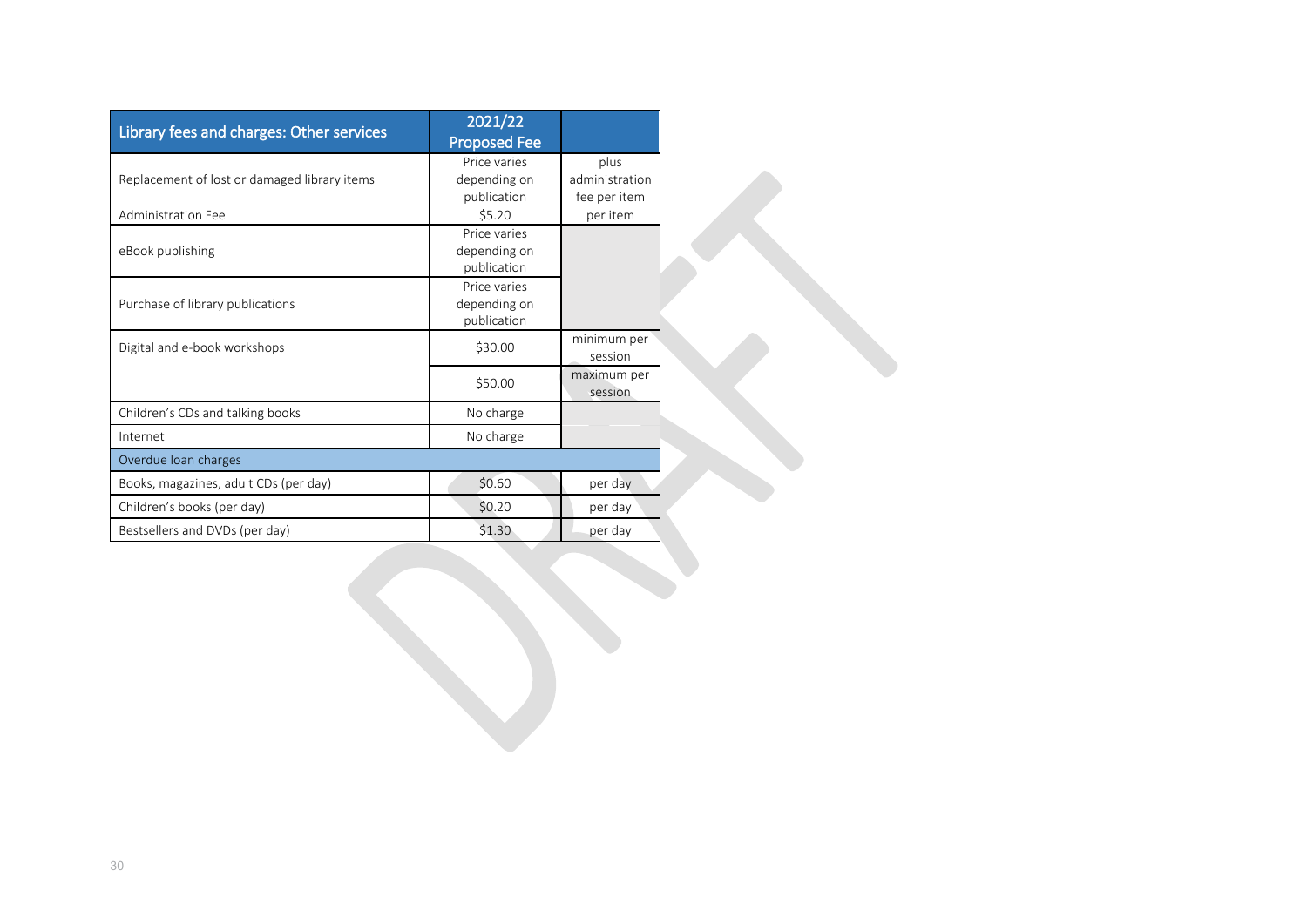# Library fees and charges (continued)

| Hire of the Coastlands meeting room at the<br>Paraparaumu Library | 2021/22<br>Proposed<br>Fee |
|-------------------------------------------------------------------|----------------------------|
| Community Groups - Evening                                        | \$53                       |
| Community Groups - Half day                                       | \$48                       |
| Community Groups - Full day                                       | \$80                       |
| Community Groups - Half day plus evening                          | \$85                       |
| Community Groups - Full day plus evening                          | \$117                      |
| Commercial Groups - Evening                                       | \$101                      |
| Commercial Groups - Half day                                      | \$85                       |
| Commercial Groups - Full day                                      | \$148                      |
| Commercial Groups - Half day plus evening                         | \$170                      |
| Commercial Groups - Full day plus evening                         | \$223                      |

# Arts and Museums fees and charges

| <b>Käpiti Arts Guide and Trail</b>                   | 2021/22<br>Proposed<br>Fee |
|------------------------------------------------------|----------------------------|
| Arts Trail participation fee and entry in Arts Guide | \$185                      |
| Entry in Kāpiti Arts Guide only                      | \$125                      |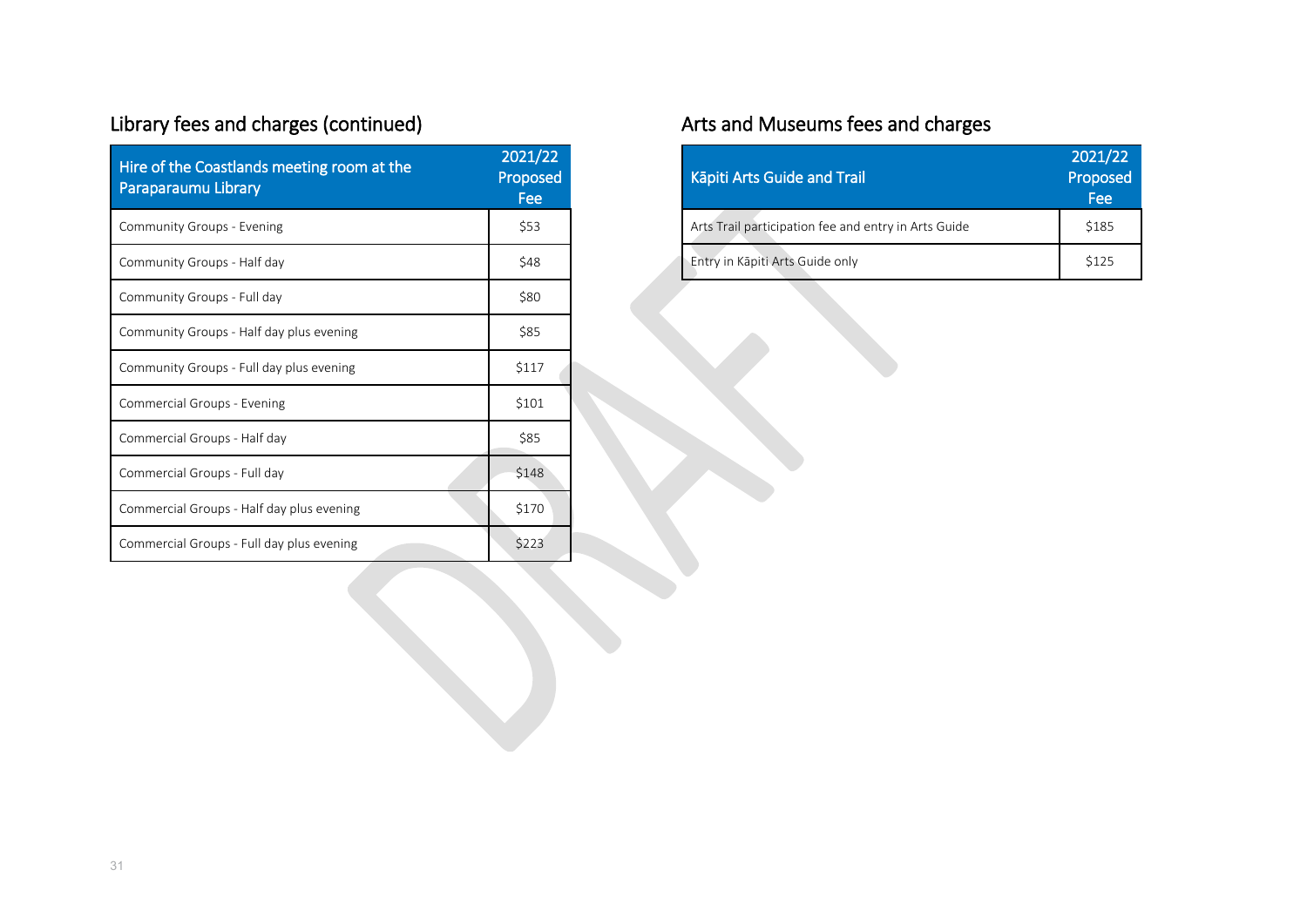# Solid waste charges

| Otaihanga Landfill (cleanfill only)                                                                                                        | 2021/22<br>Proposed<br>Fee |           |  |
|--------------------------------------------------------------------------------------------------------------------------------------------|----------------------------|-----------|--|
| Cleanfill - must meet the cleanfill acceptance criteria<br>published on the Council's website. Note there's a<br>minimum charge of \$14.50 | \$14.50                    | per tonne |  |
| License annual fee                                                                                                                         | \$196                      |           |  |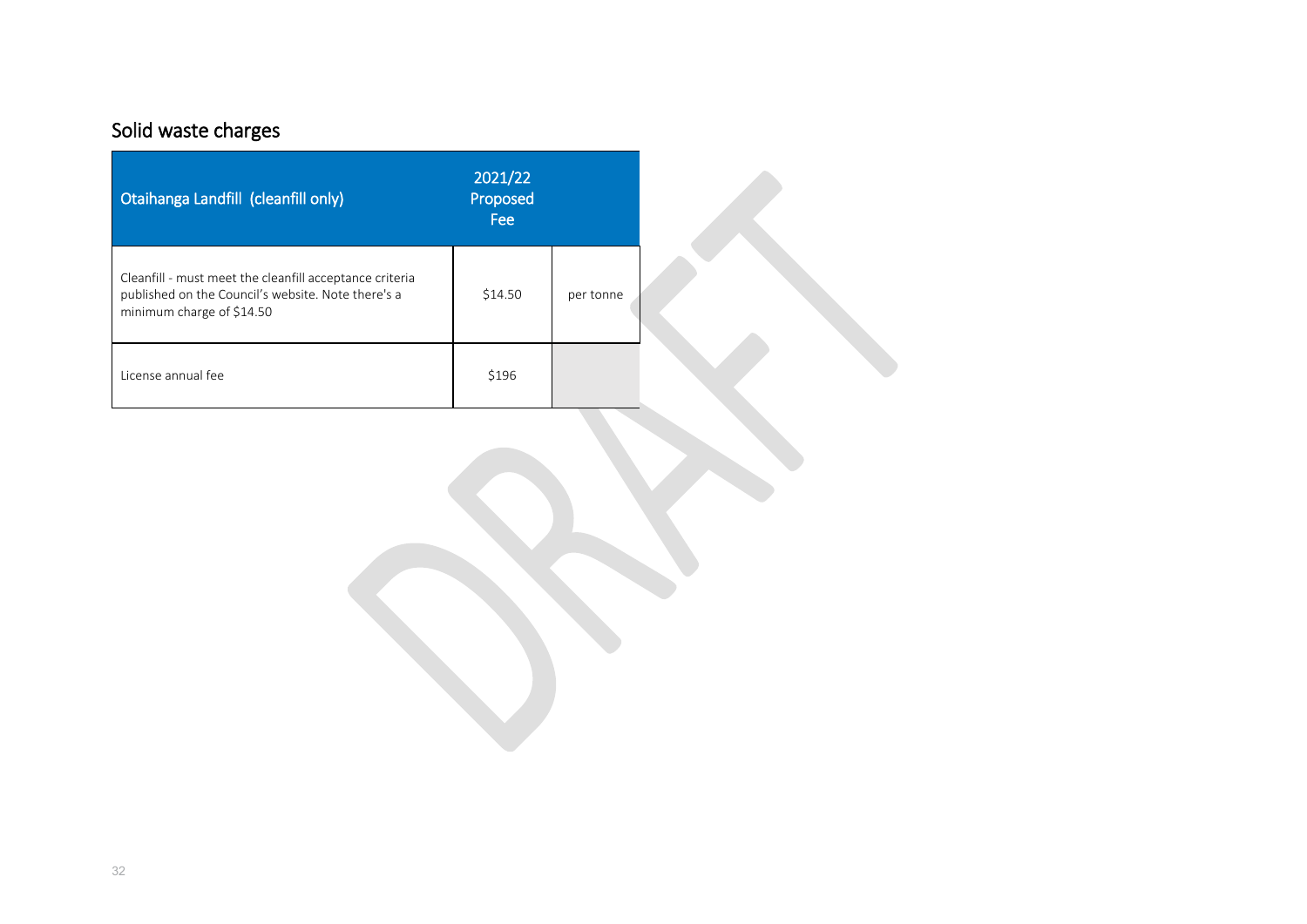#### Official information request charges

Official information request charges are for requests under the Local Government Official Information and Meetings Act (LGOIMA) 1987.

In determining these charges, we have taken account of the Ministry of Justice and Office of the Ombudsman charging guidelines.

| Official information request charges                                                                                                                                                                         | 2021/22<br>Proposed<br>Fee |                                  |
|--------------------------------------------------------------------------------------------------------------------------------------------------------------------------------------------------------------|----------------------------|----------------------------------|
| Staff time (in excess of two hours)                                                                                                                                                                          | \$38                       | per half hour<br>or part thereof |
| Black and white copying - A4 size (the first 20 copies<br>free)                                                                                                                                              | \$0.20                     | per sheet                        |
| Black and white copying - A3 size                                                                                                                                                                            | \$0.40                     | per sheet                        |
| For any other cost, the amount incurred in responding<br>to the request. For example, specialty copying (maps<br>etc.), including provision of electronic media storage<br>devices, will be charged at cost. | At cost                    |                                  |
| Requests requiring specialist experts, not on salary, to<br>research and process the request                                                                                                                 | At cost                    |                                  |

How official information charges are determined

In instances where a charge is to be applied, we will notify you as soon as possible. You will be provided with an estimate of the cost for the work involved in providing the response, whether a deposit is required and asked to confirm in writing that you agree to pay. You will only be charged for the actual work involved and the final charge will not exceed the estimate.

#### What can be charged for:

#### Labour:

- Time spent by staff searching for relevant material, abstracting and collating, copying, transcribing, redacting and supervising access (where the information at issue is made available for inspection) and where the total time involved is in excess of two hours;
- reasonably required peer review in order to ensure that the above tasks have been carried out correctly;
- formatting information in a way sought by the requester:
- reproducing film, video or audio recordings.

#### Materials:

- paper (for photocopying); and
- discs or other electronic storage devices that information is provided on (these will be provided at cost but we cannot accept a device provided by the requester as this poses a risk to Council's ICT systems).

Other actual and direct costs:

• retrieval of information from off-site.

#### We will not charge for the following:

- work required to decide whether to grant the request in whole or part, including reading and reviewing, consultation, peer review and seeking legal advice to decide on withholding or releasing the response;
- work required to decide whether to charge and if so, how much:
- searching for or retrieving information that is not where it should be;
- formatting information in a way preferred by the agency but not sought by the requester;
- costs not directly related to supplying the information including general overheads and costs of establishing and maintaining systems and storage facilities;
- involvement by the chief executive or elected members:
- costs of liaising with an Ombudsman;
- liaison with a third party (e.g. informant):
- costs associated with transferring a request to another organisation; and
- costs of refining the request with the requester.

#### Additional factors

- Where repeated requests from the same source are made in respect of a common subject over intervals of up to eight weeks, requests after the first may be aggregated for charging purposes.
- A deposit may be required where the charge is likely to exceed \$76. In instances where a deposit is requested, work on the request may be suspended pending receipt of the deposit.
- Charges may be waived or modified at the discretion of the chief executive or a group manager. This will generally be in a situation where there is an agreed public interest in the disclosure of the requested information or where payment may cause financial hardship to the requestor, and therefore the charge may become an unreasonable deterrent to seeking information.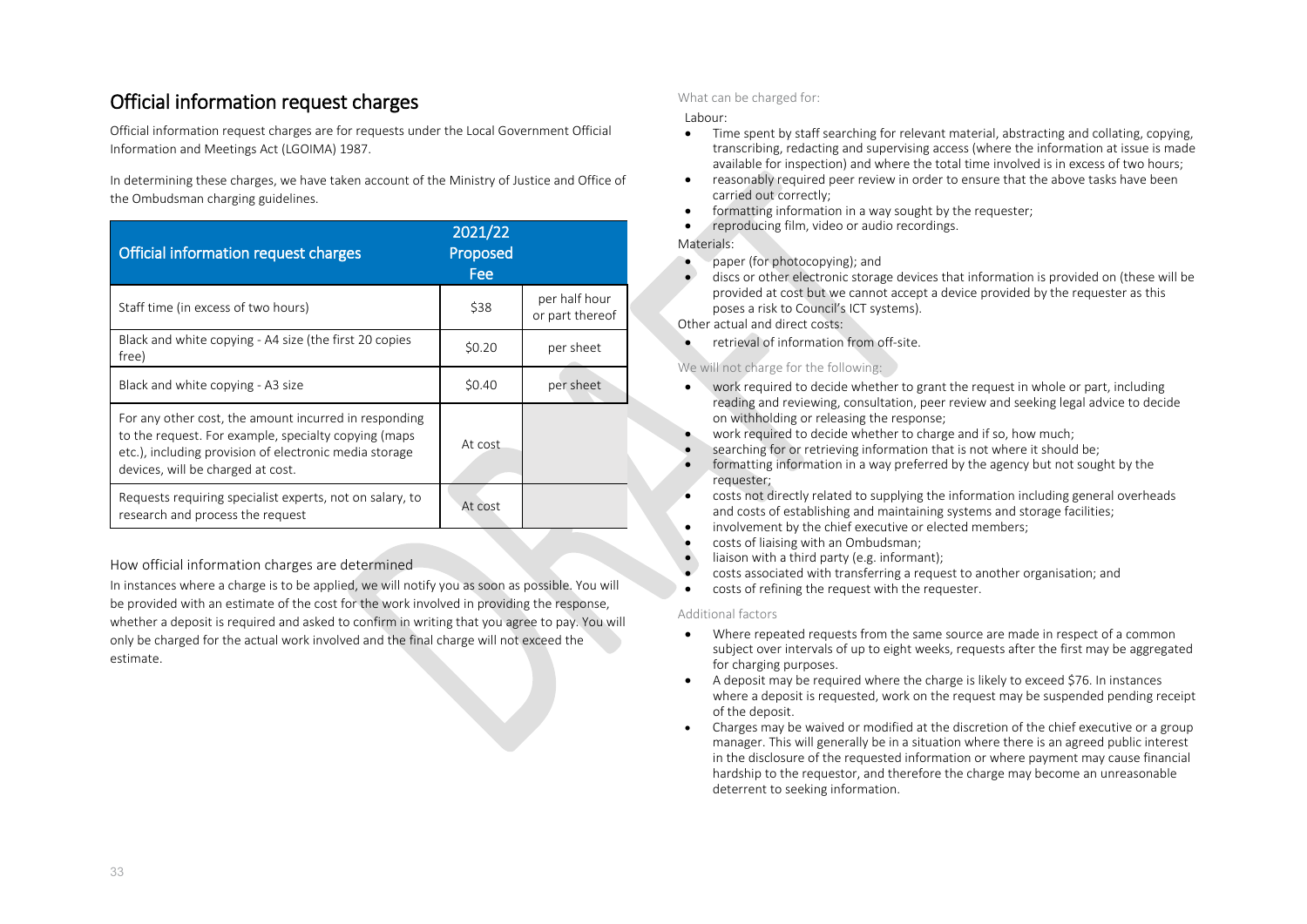#### Access and transport charges

How corridor access fees are determined:

- Project works, major works, and minor works are as defined by the National Code of Practice for Utility Operators' Access to Transport Corridors.
- The Council may at its discretion allow for multiple sites to be included in a single CAR application with a single fee being charged. Applicants shall, if they consider there is a case to combine multiple sites, provide the Council with the justification for a combined application fee.
- Possible examples where a single fee may be considered are as follows:
	- repetitive works of a minor nature requiring minimal or no excavation works,
	- minor works on multiple sites (maximum of four to five minor streets); and
	- main contractor managing multiple works but located on a single site.

| <b>Corridor access fee</b>                                    | 2021/22<br>Proposed<br>Fee |          |
|---------------------------------------------------------------|----------------------------|----------|
| Corridor access request (CAR) fee <sup>10</sup> project works | \$295                      |          |
| Corridor access request (CAR) fee <sup>10</sup> major works   | \$149                      |          |
| Corridor access request (CAR) fee <sup>10</sup> minor works   | \$75                       |          |
| Roading engineer                                              | \$163                      | per hour |
| Clerk of works                                                | \$108                      | per hour |
| Paper road closure                                            | 2021/22<br>Proposed<br>Fee |          |
| Road stopping application fee                                 | \$803                      |          |
| Hourly rate for additional work                               | \$163                      | per hour |

| <b>Overweight Load Permit Fee</b>                                                                                                                                                                                                                                                                                                                                                                                                                                        | 2021/22<br>Proposed<br>Fee                        |                                           |
|--------------------------------------------------------------------------------------------------------------------------------------------------------------------------------------------------------------------------------------------------------------------------------------------------------------------------------------------------------------------------------------------------------------------------------------------------------------------------|---------------------------------------------------|-------------------------------------------|
| Overweight loads permit fee:<br>To cover vetting and issuing a permit for [an] overweight loads[s]<br>or specialist vehicles using local roads and that starts or finishes its<br>journey in Kāpiti Coast District** Minimum Charge based on 30<br>minutes. Processing time will be invoiced based on hourly<br>engineering fee*<br>*Note: when a full technical bridge assessment is required this<br>could take one to two working days and will be invoiced per hour. | \$163                                             | per hour<br>(minimum<br>charge<br>\$81.35 |
| Removal of overhanging trees/vegetation - on road<br>reserve (Section 355 Local Government Act 1974)                                                                                                                                                                                                                                                                                                                                                                     | 2021/22<br>Proposed<br>Fee                        |                                           |
| Removal of trees, vegetation or obstructions to prevent injury,<br>obstruction to traffic, pedestrians and general infrastructure.                                                                                                                                                                                                                                                                                                                                       | Cost<br>incurred<br>for<br>removal<br>obstruction |                                           |

\*\* For SH1 permits, apply to New Zealand Transport Agency direct.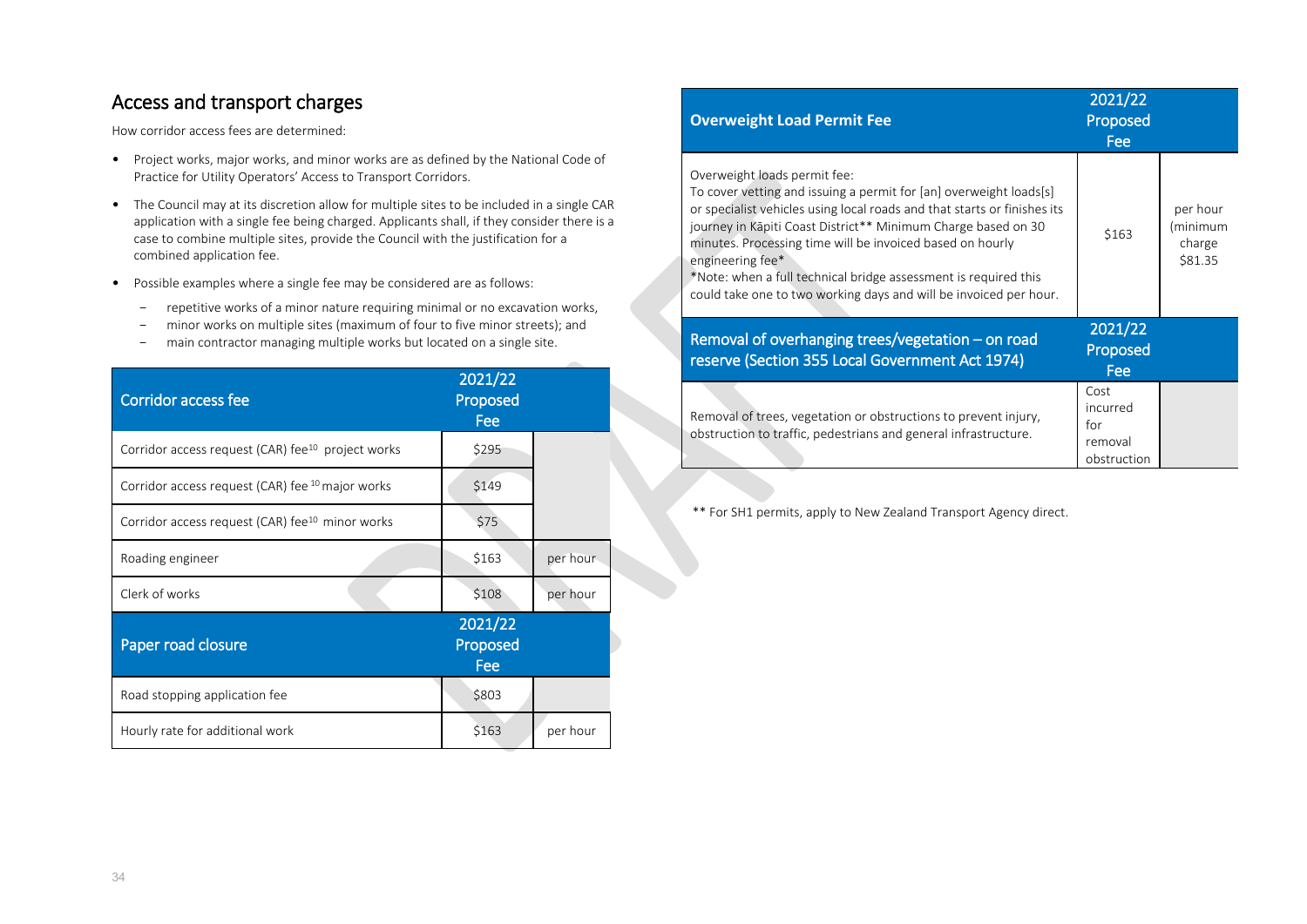#### Wastewater charges

| Wastewater treatment           | 2021/22<br>Proposed<br>Fee |                    |  |
|--------------------------------|----------------------------|--------------------|--|
| Connection to network          | Quoted as per<br>site      |                    |  |
| Septage disposal and treatment | \$27                       | per cubic<br>meter |  |

### Water charges

| <b>Water charges</b>                                    | 2021/22<br>Proposed<br>Fee                         |                                                                                                       |
|---------------------------------------------------------|----------------------------------------------------|-------------------------------------------------------------------------------------------------------|
| Connection to network                                   | Quoted as per<br>site                              |                                                                                                       |
| Water metering configuration modifications              | Quoted as per<br>site                              |                                                                                                       |
| Special reading – water meters                          | \$38                                               |                                                                                                       |
| Water dedicated filling point access card               | \$70                                               |                                                                                                       |
| Water charge for potable water from water supply system | 1.25 times the<br>water rate per<br>m <sup>3</sup> |                                                                                                       |
| Water meter accuracy testing                            | \$406                                              | For water<br>meters up to<br>DN25mm.<br>Quoted per site<br>for water<br>meters greater<br>than DN25mm |

Districtwide water supply fixed rate (per separately used or inhabited part of a rating unit): Refer to the Funding Impact statement – rating policies.

Districtwide volumetric water supply rate (per cubic metre of water consumed): Refer to the Funding Impact statement – rating policies.

### Laboratory charges

| Testing of water - laboratory charges | 2021/22<br><b>Proposed Fee</b> |
|---------------------------------------|--------------------------------|
| Alkalinity                            | 16.07                          |
| Ammonia-N $g/m3$                      | 24.31                          |
| BOD $g/m3$                            | \$28.98                        |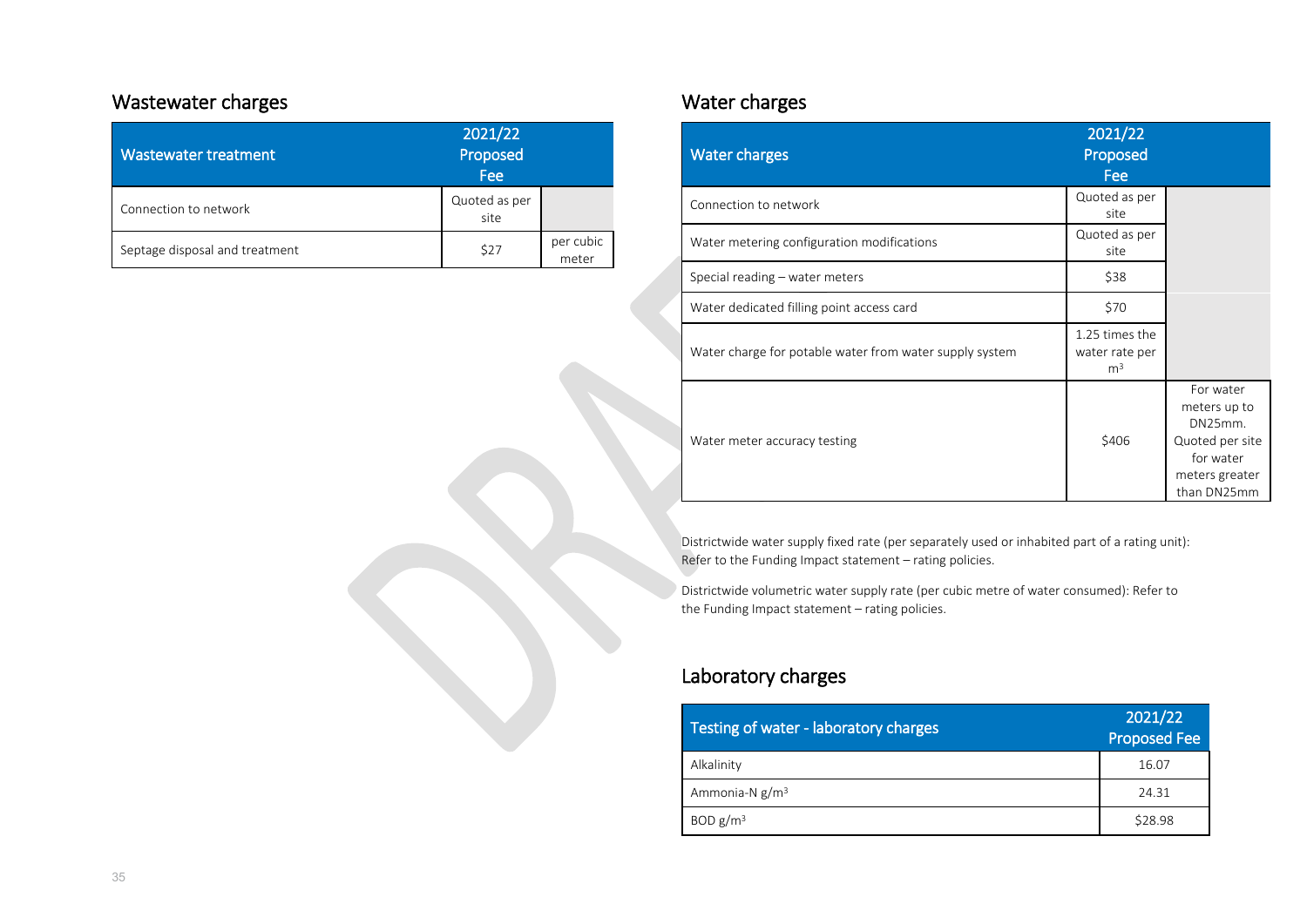| Testing of water - laboratory charges         | 2021/22<br><b>Proposed Fee</b> |
|-----------------------------------------------|--------------------------------|
| Bore depth                                    | \$6.93                         |
| cBODg/m <sup>3</sup>                          | \$34.97                        |
| Chloride g/m <sup>3</sup>                     | \$22.58                        |
| COD $g/m3$                                    | \$31.02                        |
| Conductivity mS/cm                            | \$12.92                        |
| DO $g/m^3$                                    | \$10.71                        |
| DRP-P $g/m^3$                                 | \$22.58                        |
| E.coli no/100ml (m Tec River monitoring only) | \$23.63                        |
| F/Coli + E.coli (NaMug-mbr-filt)              | \$37.59                        |
| Enterococci no/100ml (mbr Filt)               | \$25.83                        |
| F/Coli no/100ml (mbr Filt)                    | \$23.63                        |
| Fluoride g/m <sup>3</sup>                     | \$28.98                        |
| Iron $g/m^3$                                  | \$24.31                        |
| Nitrite testing                               | \$24.31                        |
| Nitra+Nitri-N g/m <sup>3</sup> (Nitrate)      | \$24.31                        |
| pH                                            | \$12.92                        |
| Presence/absence coliform                     | \$23.63                        |
| Salinity                                      | \$12.92                        |
| Staff collection (2 people) per hour          | \$117.08                       |
| Suspended solids g/m <sup>3</sup>             | \$22.58                        |
| TEMP °C                                       | \$10.71                        |
| Total coliforms no/100ml (mbr filt)           | \$23.63                        |
| Total Coliforms and E.coli (Colilert)         | \$37.59                        |
| Total Nitrogen                                | \$34.82                        |
| Total P g/m <sup>3</sup>                      | \$30.36                        |

| Testing of water - laboratory charges | 2021/22<br><b>Proposed Fee</b> |
|---------------------------------------|--------------------------------|
| Total solids %                        | \$16.07                        |
| Travel (per KM)                       | \$0.76                         |
| Total solids $g/m3$                   | \$22.05                        |
| Turbidity NTU                         | \$12.92                        |
| UV transmission                       | \$12.92                        |

Ì